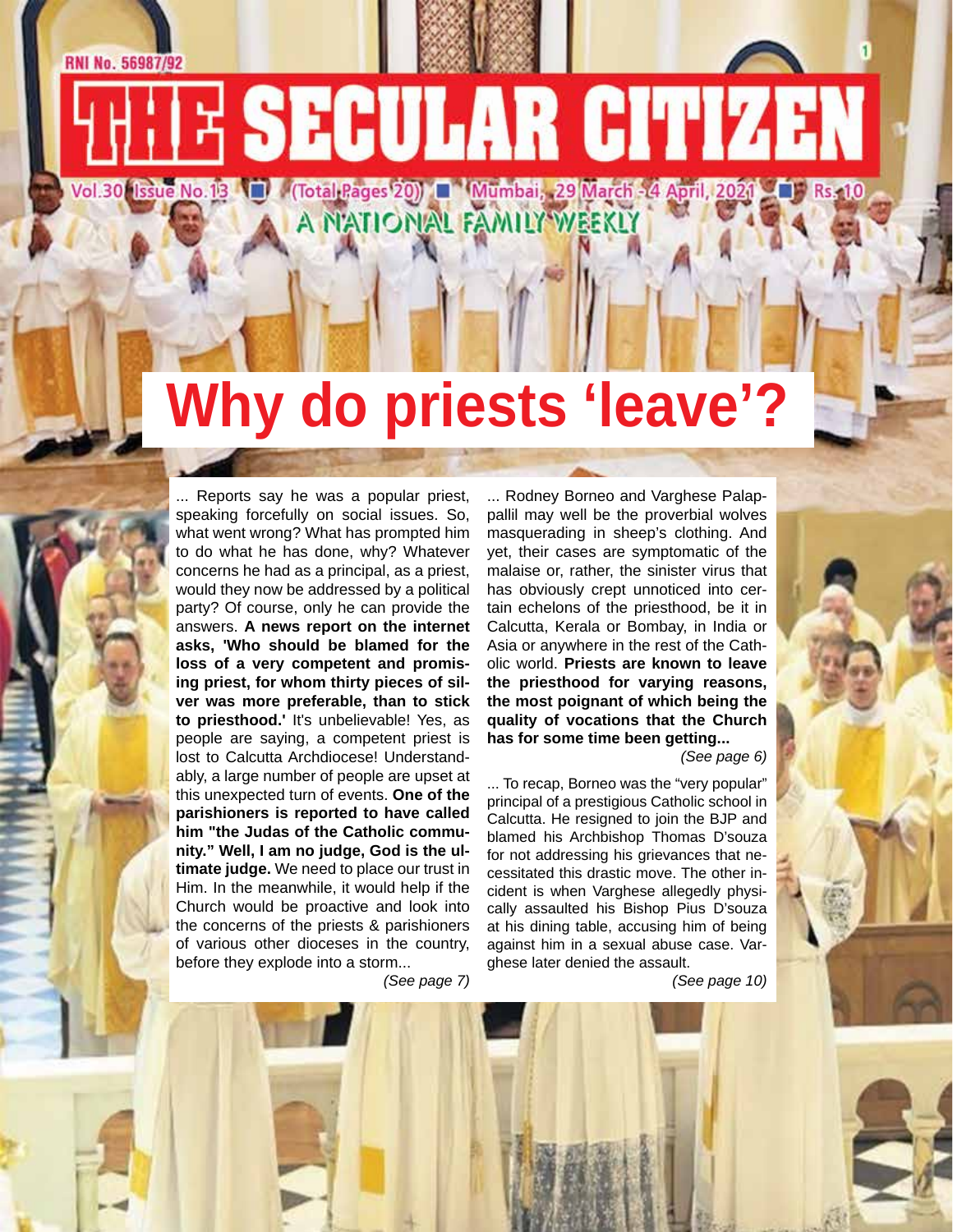**Let us Celebrate St. Joseph!** on his Feast Day (19 March) and on every single day of this year, dedicated to him. In his Apostolic Letter 'Patris Corde' (With a Father's Heart), Pope Francis recalls the 150th anniversary of the declaration of Saint Joseph as Patron of the Universal Church and to mark this occasion he has proclaimed a 'Year of Saint Joseph', beginning 8 December 2020 and concluding

on 8 December 2021. Pope Francis says *"I would like to share some personal reflections on this extraordinary figure, so close to our own human experience. For, as Jesus says, "out of the abundance of the heart the mouth speaks" (Mt 12:34). My desire to do so increased during these months of pandemic, when we experienced, amid the crisis, how "our lives are woven together and sustained by ordinary people, people often overlooked. People who do not appear in news-*

*paper and magazine headlines, or on the latest television show, yet in these very days are surely shaping the decisive events of our history. Doctors, nurses, storekeepers and supermarket workers, cleaning person-*

nel, caregivers, transport <sup>BY FR. CEDRIC PRAKASH</sup> *workers, men and women working to provide essential* 

*services and public safety, volunteers, priests, men and women religious, and so very many others. They understood that no one is saved alone."* We celebrate St. Joseph by internalizing the spiritual wealth of 'Patris Corde'.

**Let us Celebrate St. Joseph!** On the Feast of St. Joseph in 2013, Pope Francis began his Pontificate. At the Inaugural Eucharist, focusing on St Joseph, Pope Francis said, *"In the Gospels, St Joseph appears as a strong and courageous man, a working man, yet in his heart we see great* 

# Let us Celebrate **St. Joseph!**

*tenderness, which is not the virtue of the weak, but rather a sign of strength of spirit and a capacity for concern, for compassion, for genuine openness to others, for love. We must not be afraid of goodness, of tenderness."* He added, *"that exercising the role of protector as St Joseph did, means doing so discreetly, humbly and silently, but with an unfailing presence and utter fidelity, even when he finds it hard to understand. The Gospels present St Joseph as a husband to Mary, at her side in good times and bad, and* 

> *as a father who watched over Jesus, worried about Him and taught Him a trade. St Joseph responded to his called to be a protector by being constantly attentive to God, open to the signs of God's presence and recep-*

*tive to God's plans, and not*  sj *simply his own."* As we cel-

ebrate St. Joseph, let us thank God, for the precious gift of Pope Francis to the Church and to the world!

**Let us Celebrate St. Joseph!** In 'Patris Corde', Pope Francis says, *"Each of us can discover in Joseph – the man who goes unnoticed, a daily, discreet and hidden presence – an intercessor, a support and a guide in times of trouble. Saint Joseph reminds us that those who appear hidden or in the shadows can play an incomparable role in the history of salvation. A word of recognition and of gratitude is due to them all."* He goes on to share

seven significant 'fatherly' dimensions which St Joseph radiates: a beloved father; a tender and loving father; an obedient father; an accepting father; a creatively courageous father; a working father; a father in the shadows. Celebrating St Joseph means making a meaningful and concerted effort to emulate some of these qualities in our own lives.

**Let us Celebrate St. Joseph!** The foster-father of Jesus has always been referred to as a 'just man'. Right from the moment, Mary was betrothed to him, St. Joseph was confronted with a host of issues. He had to make very difficult decisions; every decision of his would impact on Mary or Jesus or on both them, in a profound way. But he did so with a great sense of prudence and responsibility and surely, after much discernment. The Biblical 'righteousness'(justice) was his forte; he was imbued with a tremendous sense of justice. Our world today is plagued with several injustices and the victims of these injustices are always the poor, the marginalized and the vulnerable of our society. Celebrating St Joseph today, means we have to be visible and vocal in taking a stand against the injustices of our time.

**Let us Celebrate St. Joseph!** Pope Francis has never stopped reminding the world that the Holy Family: Joseph, Mary and Jesus were refugees. When the child Jesus was in danger of being killed by King Herod. Joseph took the babe and Mary and fled into Egypt; there they found refuge, safety and security. Joseph experienced and understood the plight of refugees. A hallmark of the papacy of Pope Francis has been his consistent concern for refugees and migrants. He has been urging all to wel-



 $R$ 

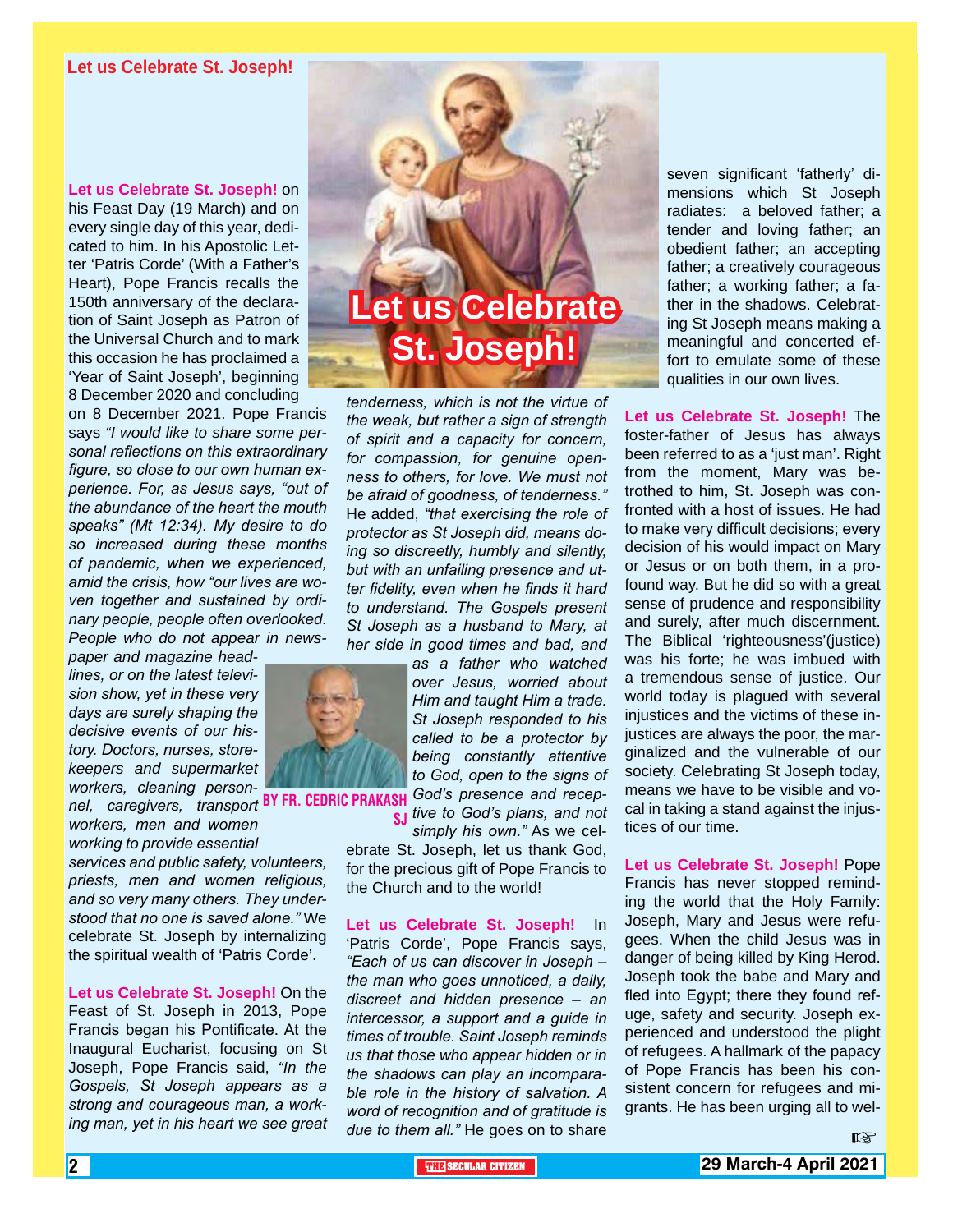| <b>THEIR SECULAR CITIZEN</b><br>A NATIONAL FAMILY WEEKLY<br>Vol.30 Issue No.13 March 29- April 4, 2021 Rs.10/-<br>99, Perin Nariman Street, Fort, Mumbai - 400 001.<br>Mobile: +91 9820485389 / 9820473103<br>E-mail: secular@sezariworld.com / seculardivo@gmail.com<br>Website: www.sezariworld.com                                 | Advertisement. Tariff<br>Over all size 21.5 cms x 27cms ● Print area 18 cms x 25.5 cms<br>Full pg. back Colour (19 cms x 24 cms)<br>Center spread colour(39 cms x 23.5 cms<br>Full pg. inside Cover colour(18 cms x 24 cms)<br>Full pg. inner colour (18 cms x 24 cms)<br>Half pg. Colour (18 cms x 12 cms)<br>Full page B/W (18 cms x 24 cms)<br>Half page B/W (18 cms x 12 cms) | 18,000<br>Rs.<br>18,000<br>Rs.<br>12,000<br>Rs.<br>10,000<br>Rs.<br>6,000<br>Rs.<br>7,000<br>Rs.<br>5,000<br>Rs, |
|---------------------------------------------------------------------------------------------------------------------------------------------------------------------------------------------------------------------------------------------------------------------------------------------------------------------------------------|-----------------------------------------------------------------------------------------------------------------------------------------------------------------------------------------------------------------------------------------------------------------------------------------------------------------------------------------------------------------------------------|------------------------------------------------------------------------------------------------------------------|
| <b>Editor: LAWRENCE COELHO</b><br><b>Subscriptions Rate:</b><br><b>E-paper Edition</b><br>One year (anywhere in India) Rs. 500<br>sent anywhere in the<br>Two years (anywhere in India) Rs.1000<br>world (by email)<br>Five years (anywhere in India) Rs. 2000<br>One year<br>Rs. 600 or US \$15<br>One year (outside India) Rs. 3500 | <b>Small Size Ads B/W</b><br>12 x 12cms Rs. 2400 • 6 x 24cms Rs. 2400<br>18 x 6cms Rs. 1800 • 6 x 12cms Rs. 1200<br>6 x 6cms Rs. 700<br><b>Matrimonial Classifieds:</b><br>• Rs. 500 per insertion (for 35 words) (includes box no.)<br>Rs. 3000 for 12 insertions. (1 year The Secular Citizen FREE)                                                                             |                                                                                                                  |

**Digital copy of now available through WhatsApp / Email for subscribers worldover.** Send in your request to : **+91 - 9820485389 or secular@sezariworld.com**

Our bank account details for Fund Transfer : Account Name: The Secular Citizen, Current Account No. 03552000006744, Bank: HDFC Bank, Branch : CST - Mumbai VT, ISFC code: HDFC0000355

(Contd.. from p. 2)

come, protect, promote and integrate refugees and migrants. All around us there are migrants, refugees, others. We have seen what happened to thousands of migrant workers all over the country, when the lockdown was imposed, a year ago. Celebrating St. Joseph means checking our own attitudes: how do we treat the 'outsider'; someone who is not like us? Are we inclusive enough?

**Let us Celebrate St. Joseph!** Pope Francis often refers to Joseph as a 'dreamer' capable of accepting the task entrusted to him by God. In one of his earlier homilies he said, *"Christians, especially young people, should follow the example of St Joseph who was not afraid to listen to his dreams, like when he was told in a dream not to be afraid to take Mary as his wife and again when he was told to flee with Mary and Jesus to Egypt. When we dream great things, beautiful things, we draw close to God's dream, the things that God dreams for us. May he give young people – because he, too, was young – the ability to dream, to risk and to take on difficult tasks that they have seen in their dreams."* Pope Francis has also been sharing a very personal secret. *"I would like to share with you something very per-*

*sonal. I like St Joseph very much. He is a man of strength and of silence. On my desk in my room, I have a statue of St Joseph sleeping. While sleeping he looks after the Church. Yes, he can do it! We know that. When I have a problem or a difficulty, I write on a piece of paper and I put it under his statue so he can dream about it. He now sleeps on a mattress of my notes. This means please pray to St Joseph for this problem. That is why I sleep well: it is the grace of God!"* Celebrating St Joseph means that we too are called to dream of making our world a more humane, just, free, equitable and fraternal one. When St Joseph awakes, he actualises his dream; we are called to do likewise.

**Let us Celebrate St. Joseph!** Just before Christmas 2017, in a homily at Casa Santa Marta Pope Francis said, *"St. Joseph gives us three key lessons as we walk with him to Bethlehem. Jesus' father on earth knew 'how to walk in darkness', 'how to listen to the voice of God', and 'how to go forward in silence'." Then speaking of Joseph's struggle upon learning of Mary's pregnancy, he continued, "Joseph fought within himself; in that struggle, the voice of God [is heard]: 'But get up' that 'Get up' [which is heard] so many times in the Bible at the beginning of* 

*a mission — 'Take Mary, bring her to your home. Take charge of the situation; take this situation in hand, and go forward.' Joseph did not go to his friends to be comforted; he did not go to a psychiatrist so that he could interpret the dream. No… He believed. And he went forward. He took the situation in hand. What was the situation? What was it that Joseph had to take up? Two things: fatherhood, and mystery."* To truly celebrate St Joseph today we need to embark on a similar journey: to walk in darkness, to listen to the voice of God, and to go forward in silence. It is not easy- but it is the way of the pilgrim, the path of discipleship!

**Let us Celebrate St. Joseph!** As we pray today and every day, in the words of Pope Francis,

*Hail, Guardian of the Redeemer, Spouse of the Blessed Virgin Mary. To you God entrusted his only Son; in you Mary placed her trust; with you Christ became man.* 

*Blessed Joseph, to us too, show yourself a father and guide us in the path of life. Obtain for us grace, mercy and courage, and defend us from every evil. Amen.*

*\*(Fr. Cedric Prakash SJ, is a human rights & peace activist/writer. Contact: cedricprakash@gmail.com)*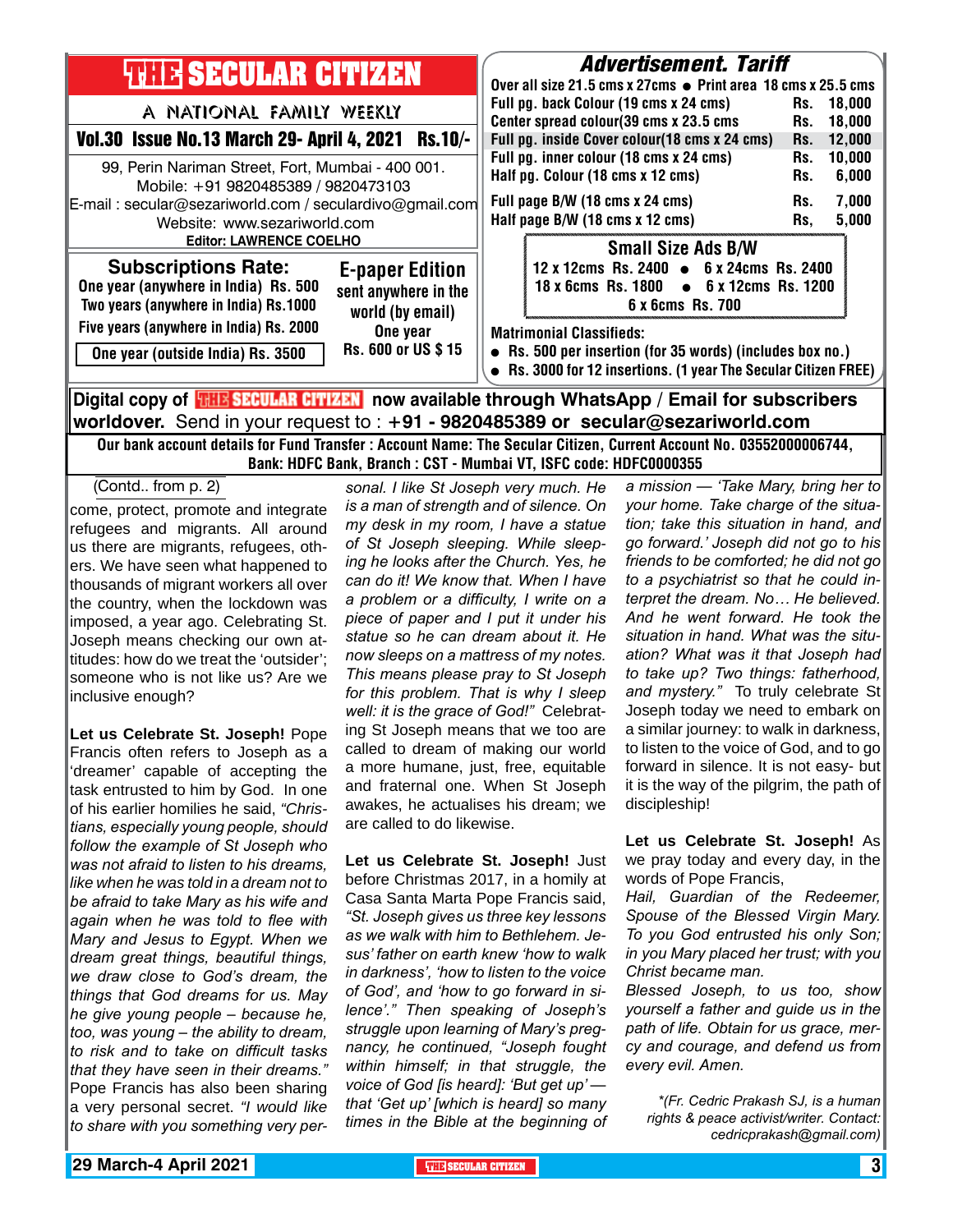*As a true deshbhakt, I want to alert the central government that the country is on the verge of breaking, facing another partition!*

# **Sikhisthan In Making?**

**Could it be that farmers' aan-<br>dolan at Delhi borders give rise<br>fears are expressed. The Kisaan** dolan at Delhi borders give rise to the creation of Shikhistan? Fears are expressed. The Kisaan agitators are mainly from Punjab and Haryana. The farmers are on roads for last 4 months facing cold and heat day and night! They have reached a hopeless condition. Last week 40,000 women left their homes and families and have gathered at the borders to

take over the leadership of the aandolan, simply because they have understood that the three farm laws are a 'death warrant' to farmers! The central government has stopped all dialogue with them for last *Fr. Michael G.*  2 months.



In such totally frustrating situation could it happen that some people think of creating a separate nation of Punjab and Haryana? Call it Punjab or Haryana or Shikhistan or Khalistan! The desire has been popular since the British rule in India when Muslims were asking for Pakistan. In 1970s there was a big upheaval in Punjab for Khalistan! In 1980s Operation Blue Star and in its violent aftermaths popularized the demand for Khalistan among many Sikhs dispersed globally. Involvement of sections of Sikh diaspora provided the diplomatic and financial support. It also enabled Pakistan to become involved in the fueling of the movement. Sikhs in UK, Canada and USA

arranged for cadres to travel to Pakistan for military and financial assistance. Some Sikh groups abroad even declared themselves as the Khalistani government in exile!

These wounds are still fresh in the minds of the youth of Pun-

jab and Haryana. They may experience that India is no more 'our' country! It's a Hindu country! In defense of Hindu culture the BJP-ruled states are bringing laws against 'love jihaad' which are unconstitutional and immoral too. Love is totally a personal matter. Recently EPTA (Indian People's

# **For all your Printing needs under one roof**

**Books, Folders, Magazines, Office stationary, Leaflets, Handouts, Reports, Cards, Presentations, Religious readings, Designing, Ad designs, Packaging boxes, Cartoons, Exhibition displays, Product Marketing promotional innovations.**

> *Contact:* **The Secular Citizen Tel.: 9820485389**

Theatre association) had organised in Madhya Pradesh a Naatya Mahotsav. One of the play was entitled as *"Jaat hi puchho Sadhu ki".* The Bajrangdal took objection to the word 'Sadhu' and the entire Naatya Mahotsav was cancelled! In fact the play has nothing to do with Sadhu; it is a story of a student who is struggling to get a job!

#### **DEMOCRATIC INSTITUTIONS ARE STIFLED**

The RSS is planning to bring about AKHAND BHARAT on Hindu religious basis. The multi-religious fabric of our country will never allow that to happen but on the contrary such efforts will break the country into pieces! The government is becoming undemocratic, Hukumshah! Former Finance Minister Shri. Yashavant Sinha when recently joining TMC in Kolkata reiterated the slogan: All democratic institutions have been stifled. Even Supreme Court is failing to deliver justice. In Goa a government servant was directly appointed as the Chief Election Commission. Modi's picture was printed on every Corona Vaccine certificate! The world is taking note of the Indian Tanashahi! Recently the English parliament discussed the recent deteriorating the political situation and disapproved of our government!

Agitations against privatisation are on the rise in Visakhapatnam and many other cities of India. If the crores of unemployed and desperate youth join the farmers, may even give rise to real seditious activities! Beware Modiji!

For airing such views may I be considered a Deshdrohi, Anti-National? God forbid! In fact as a true Deshbhakta I stand to protect the unity of the country, one nation, Akhand Bharat! I want to warn the government at the centre and avoid creation of another partition! May the government humbly take back 3 farm-laws, which were passed undemocratically in Lok-Sabha.

Inquilab zindabad!



*Vasai*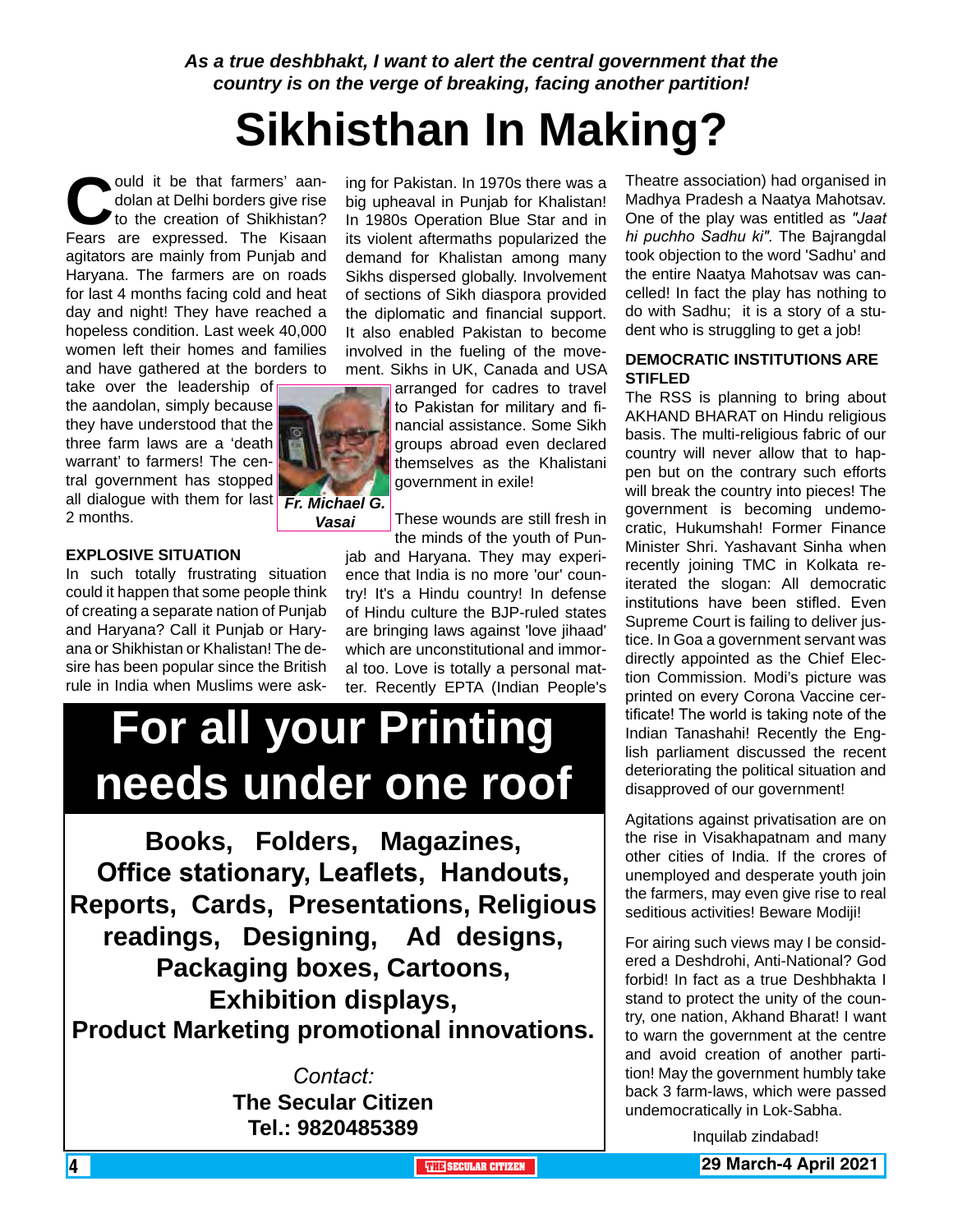

*Orlem Malad*

## **General Absolution during the pandemic**

With Easter around the corner, it's time for reconciliation and confession. My personal view is that face-toface confession should be avoided in Mumbai and other Covid hot spots in Maharashtra , as Covid-19 cases are increasing alarmingly. It will be well nigh impossible to adhere to social distancing norms and other Covid protocols. The Confessor will be at high risk of contracting the virus with close exposure to so many persons . The penitent too will be at risk, to a lesser extent. It will not be possible to have a coherent dialogue with masks on both sides . Besides the chair or kneeler will have to be sanitized for every new penitent.

I am of the opinion that in covid hotspots, a half-hour online Reconciliation Service may be held followed by a General Absolution. Presently we do have Spiritual Communion, which was unheard of hitherto. So General Absolution should not be seen as an preposterous idea and may be considered as a viable option during the pandemic. In any case I do not expect the usual number of people to turn up for confession in church. Hence, for the benefit of the others and senior citizens ,children and the sick , reconciliation with General Absolution may be considered . Besides, there are many who have not made a confession for years or even decades and for them General Absolution will be a real Godsend. And believe me , such persons are much , much more than we would like to believe. For them it will be a fortituous spiritual windfall.

*—Prof Robert Castellino* 

### **Church's no to same-sex marriages**

 Refusal by Vatican's 'Congregation for the doctrine of the faith' to bless same-sex unions and accord them sacramental recognition on the grounds that 'God cannot bless sin", comes as a huge setback to the thousands of gay Catholics all over the world who are in the forefront of their agitation with demands for recognition of same-sex marriages by the Catholic church. Even the ultraorthodox Catholic country of Ireland has opted for same-sex marriage by means of a national referendum along with other Catholic countries where gay and lesbian marriages are legalised. It is also a huge disappointment because the church which recognises the dignity of homosexuals and lesbians, is also expected to recognise same–sex marriages, since persons with homosexual orientations are also blessed by God. However, to most Catholics the decision by the church is no surprise, knowing very well the orthodoxy of the Vatican over the past years, and Pope Francis' rigid defence of heterosexual marriages and repeated reference to Genesis as a bedrock for the belief that it was God's wish to see the fulfillment of his creation through the loving union between man and woman.

> *— A. F. Nazareth, Alto Porvorim, Goa*

### **Let Bangla remain 'Sonar'!**

The farmers in aandolan have entered Pashchim Bangal election campaign. They are making propaganda not for any party but only against the BJP. 'Vote anyone but to BJP!' Today all should consider BJP as one common enemy, enemy of the democracy! The latest amendment Bill brought in Lok Sabha which aims at taking away all aithority of the elected state Government in Delhi and placing it in the hands of Lieutenant Governor', a stooge of the Central Government! 'Government is Lieutenant Governor'! This is one more bold and shameless attempt in ending democracy in the country! Therefore every 'Deshpremi' citizen should endeavour every where for the defeat of BJP, the real Deshdrohi party! In West Bangla, the alliance of the Communist and the Congress Knowing that in Bangla the real fight is between TMC and BJP, should make sure that BJP does not come to power! To defeat BJP at times they should be soft on TMC. Sweden based Economist Intelligence Unit (EIU) declared that in india today

democracy has come down to 53rd number in the world. Varieties of Democracy (V-DEM) has deemed us as only 'Elected Autocracy'! The Washington Post has published an article with a title "Modi's Vehement attack on Opponents!"

Let Bangla remain 'Sonar' to show to the world that we Indians are serious about saving democracy in India.

Inquilab zindabad!

*—Fr. Michael G., Vasai.*

Wedding Invitation, Christening, First Holy Communion, Mortuary Cards & Religious Goods Contact:

**David & Company** Rivendell House, 1st Floor, 650, J. S. S. Road, 2nd Dhobitalao Lane, Mumbai 400002 Tel.: 22019010 / 2205 7394 2206 0344 / 22079592

Email:davidprinters@gmail.com www.davidcompany.com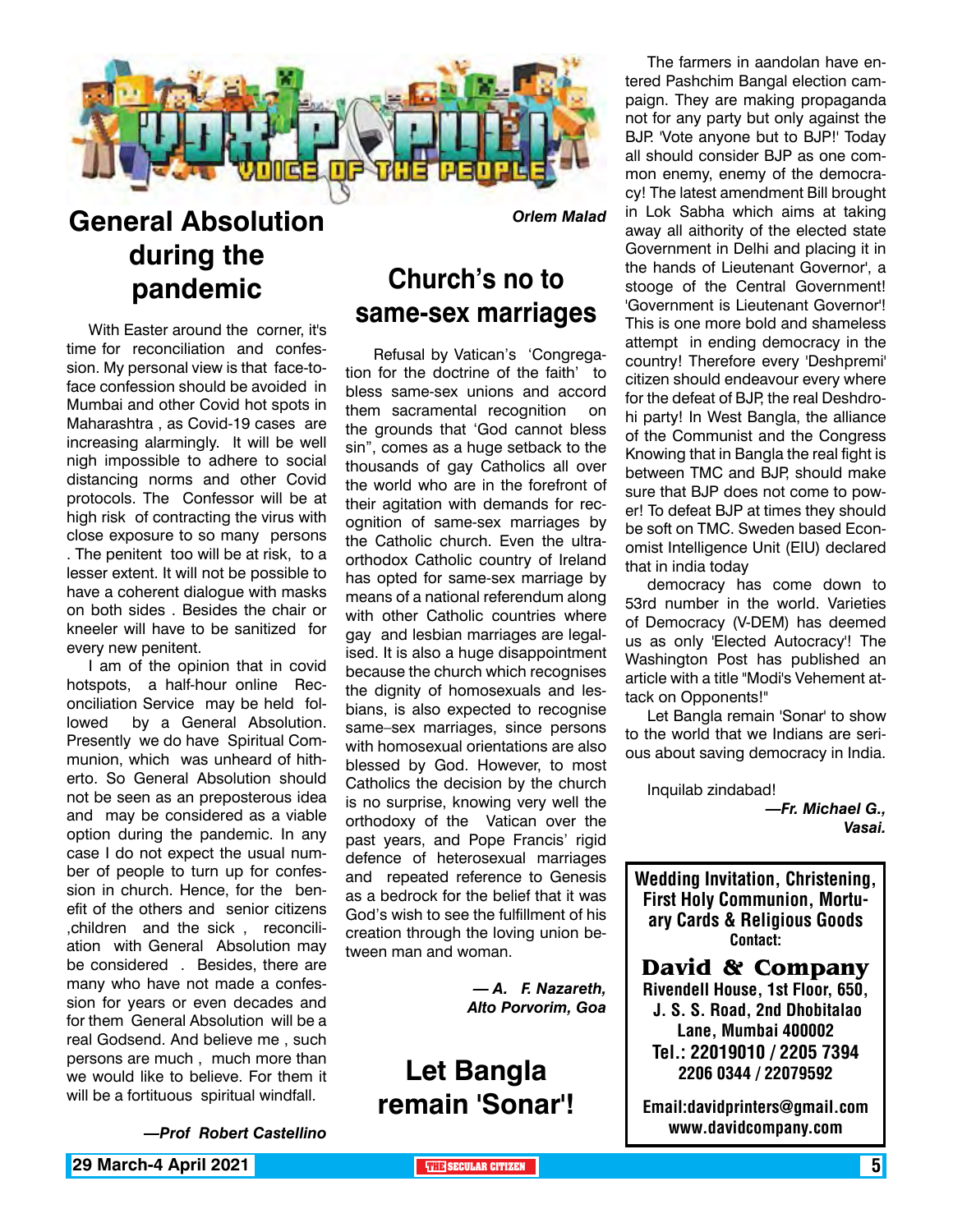# **Lent And The Many Facets Of Hypocrisy!**

It is ironical that at a time when activists and non-activists alike cutting across all boundaries are condemning the unfair arrest of genuine t is ironical that at a time when activists and non-activists alike cutting across all boundaries are conrepresentatives of social justice and equity like Jesuit Father Stan Swamy and others, a priest of the Catholic Church in India has not merely quit the principalship of a premier Catholic educational institution in the Archdiocese of Calcutta but his principles, too as is evident from the fact that he has quit the priesthood itself before entering active politics by joining the very political party (on 9 March 2020) that has been the cause of so much injustice, despair and unrest across

the country ever since it first came to power at the Centre and in several states of the Indian Union—perhaps to help the BJP fulfil its grand promise of depositing a minimum of 15 lac Indian Rupees in the bank account of every citizen of India by advising its government on English medium education

in India! His Archbishop, the Rt Rev Thomas D'Souza, in a circular dated 10 March has officially informed those concerned in the Archdiocese of Calcutta that the deserter has ceased to function as a Roman Catholic Priest with immediate effect.

#### **Traitors v/s Virus!**

Significantly, we are in the midst of the Holy Season of Lent when nonvirtues like betrayal, denial, desertion and the like are dwelt upon during our preparations for the Easter Triduum as also in the midst of concerted efforts at recovering from the effects of the ongoing COVID-19 pandemic. Thus, more than the Church, it is now the BJP itself that needs to be wary of this ex-padre for who knows how he might betray (deservingly of course!) the trust the party has apparently reposed in him by admitting him into its cadres, considering the fact that his resignation had at the time of his joining the

BJP not been accepted by his boss and that he himself had not yet formally handed over charge of his office as Principal to anybody. Just callously walking out of the very institution that had probably made him what he is today—such irresponsible behaviour! A starker example of the dog biting the very hand that feeds it would be difficult to come by.

As though Borneo's stunt wasn't despicable enough news of a priest assaulting his bishop in Ajmer has sent shockwaves across the Catholic Church in India. The reason? Father Varghese Palappallil, whose sexual

> abuse case is currently pending in Rome, could not digest Bishop Pius Thomas D'Souza's unwillingness to appoint him anywhere on account of the case. The Bishop has promptly informed the priest and all the bishops of India apart from all others concerned that citing the Church's *"latae Sententiae penalty"*, Palappallil had incurred

automatic excommunication by his act of physically assaulting his superior, a Bishop (some reports are using the term 'suspension'). A clear case of poor upbringing—implicitly a spoilt brat!

And then of course there's the **news of the two warring factions of an Oriental Church in Kerala cozying up to the top honchos of the anti-Christian communal outfit, the RSS, ostensibly to see whose side the pro-Hindu fanatics will take on the issue involved before throwing their respective church's weight behind the BJP in the forthcoming State Assembly elections in Kerala!**

Methinks, with three examples of traitorship emerging so closely on each other's heels, the Church's cup of woes cannot but be overflowing this Season of Lent!

#### **Why do priests 'leave'?**

Rodney Borneo and Varghese Palappallil may well be the proverbial wolves masquerading in sheep's clothing. And yet, their cases are symptomatic of the malaise or, rather, the sinister virus that has obviously crept unnoticed into certain echelons of the priesthood, be it in Calcutta, Kerala or Bombay, in India or Asia or anywhere in the rest of the Catholic world. **Priests are known to leave the priesthood for varying reasons, the most poignant of which being the quality of vocations that the Church has for some time been getting**

The Late Gispert Rodray\* fell in love with his cousin whom he was counselling in relation to her marital problems and married her, but gamely broadcasted that he left the priesthood because of the politics rampant in the church—a case of love in times of war!?! Paul Varkey\* called it quits in the very first year of his ordination, married a girl from the very parish of his posting and not many months later, brazenly walked into the same parish church for some function with a heavily pregnant wife! When asked by a parishioner on his last day in the parish as to apparently sudden development, he is reported to have shamelessly said, "I always wanted to marry Celine\*. But I also wanted to try out the priesthood," thereby trivializing the very concept of 'vocation'. Equally trivializing is his own contention that even while still a seminarian, he moonlighted in nightclubs as an organist! What is most galling is that his first (and only) posting after his ordination was precisely in the parish where his girlfriend resided! Was it oversight? Or an act of collusion? Attaguy! He had all his dreams fulfilled, and how! First 'Reverend Father' through priestly ordination and then 'Dada' through marriage, the only one of the seven sacraments he has yet to receive being the Anointing of the sick! Sick in the head

(Contd.. on p. 7)

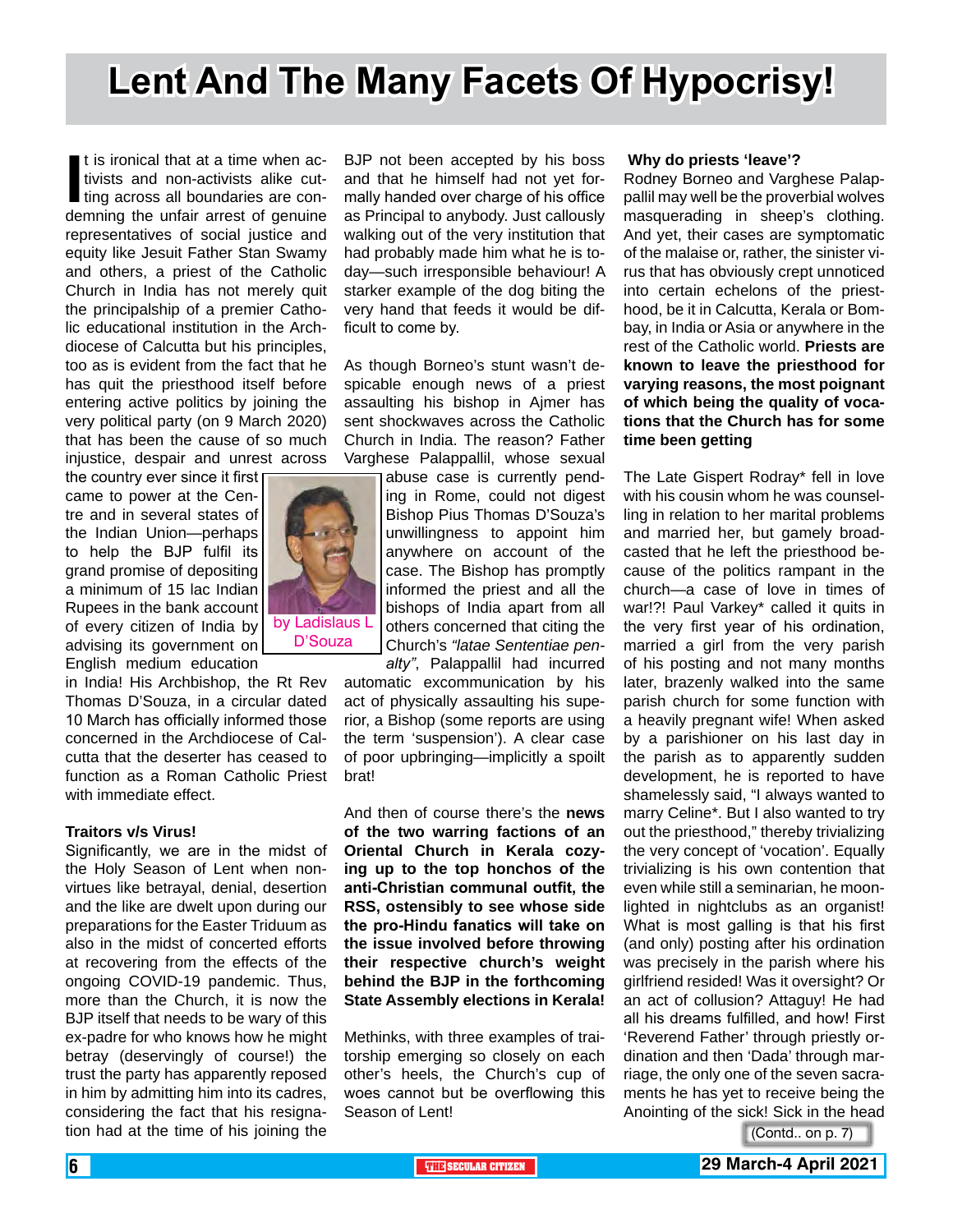you bet!

#### **Tip of the Iceberg…**

In a report on the 'Mattersindia' portal (10 March 2021) Father Sunil Rosario, another priest of the Archdiocese of Calcutta, states matter-of-factly, there were matters of deep pastoral concern **"in pastoral care. Unfortunately, the archdiocese has no forum where such controversial matters can be dealt with diligently, by all diocesan clergy. Whatever forums exist they are 'Top-down' model that is under control. Rodney, being a local vocation, became a victim of a structure that lacked timely response to his growing depression and indifference.**

**"There is no machinery that can protect the interest of the local clergy. Why would a local vocation resign from the post of principal? There could be others who are in similar situation of administrative inaction. Those who are working hard not only in giving quality education but improving its revenue, should also be protected, promoted and supported at all cost."** 

Could what Father Rosario says be implicit of the state of affairs in the Church not merely in Calcutta but across the subcontinent? One is inclined to think so. For take the case of Father When-and-why\* who, during his fund collection drive at a prominent pilgrimage centre for a new church on the outskirts of the diocese was heard complaining bitterly to a few lay sympathizers: "The place where we presently have our Masses is strong RSS territory and we live in dread of their tactics. I have told the Archbishop so many times but he has not bothered to come even once to take a look at the situation." What the archbishop was supposed to do, i.e. *provide armed protection to Reverend Father, or go to the RSS Headquarters in Nagpur to negotiate some sort of a deal, or move Reverend and his growing parish to archbishop's house* is not known! But the truth remains – **"no forum where such controversial matters can be** 

# **The Church & Politics**

The Election scene in West Bengal is hotting up. Political parties are raising the pitch, they are getting aggressive. West Bengal is known for violence however, in the present situation violence seems to have taken a turn for the worse. No less than the chief minister of the state, Mamata Banerjee has been badly injured, left with a broken leg. However, it beats one's imagination as to how such an incident could have occurred in the first place, inspite of the high-profile special security & the local police being in attendance. A thorough probe would be necessary and who will gain mileage out of this incident remains to be seen. **I am no fan of Mamata Banerjee but her optimism & confidence is noteworthy - she'll be back for the poll campaign in a few days, she says, and use a wheelchair if needed.**

Large scale defections have taken place in the past during previous elections and West Bengal is no exception. Several leaders have deserted the ruling party (Trinamool Congress) and jumped on to the opposition bandwagon. But what is shocking is that a priest of the Calcutta Archdiocese, Fr. Rodney Borneo, principal of Loyola School, has put in his papers and joined active politics with an opposition party. **One is at pains however, to understand why he would have taken the extreme step of resigning as principal of the school and what is worse, joining a political party.** 

Reports say he was a popular priest, speaking forcefully on social issues. So, what went wrong? What has prompted him to do what he has done, why? Whatever concerns he had as a principal, as a priest, would they now be addressed by a political party? Of course, only he can provide the answers. **A news report on the internet asks, 'Who should be blamed for the loss of a very competent and promising priest, for whom thirty pieces of silver was more preferable, than to stick to priesthood.'** It's unbelievable! Yes, as people are saying, a competent priest is lost to Calcutta Archdiocese! Understandably, a large number of people are upset at this unexpected turn of events. **One of the parishioners is reported to have called him "the Judas of the Catholic community." Well, I am no judge, God is the ultimate judge.** We need to place our trust in Him. In the meanwhile, it would help if the Church would be proactive and look into the concerns of the priests & parishioners of various other dioceses in the country, before they explode into a storm.

> **Melville X. D'Souza Orlem, Malad West**

**dealt with diligently… - no machinery that can protect the interest of the local clergy."** Add to all this instances of alcohol addiction, suicides, corruption, vindictiveness, linguistic divisiveness, murder and what not among clergy and religious, and we realize with a thud that the Rodney Borneo issue is merely the tip of the iceberg!

**Introspection – the need of the hour**

Whether the Church in India would be able to face the consequences and stay afloat if she suddenly found herself heading straight into the iceberg itself, maybe only time will tell. Would that She, reading between the lines in the writing on the wall, took due cognizance of its implications and, after due introspection, act before it is too late!

*\*Name changed for obvious reasons*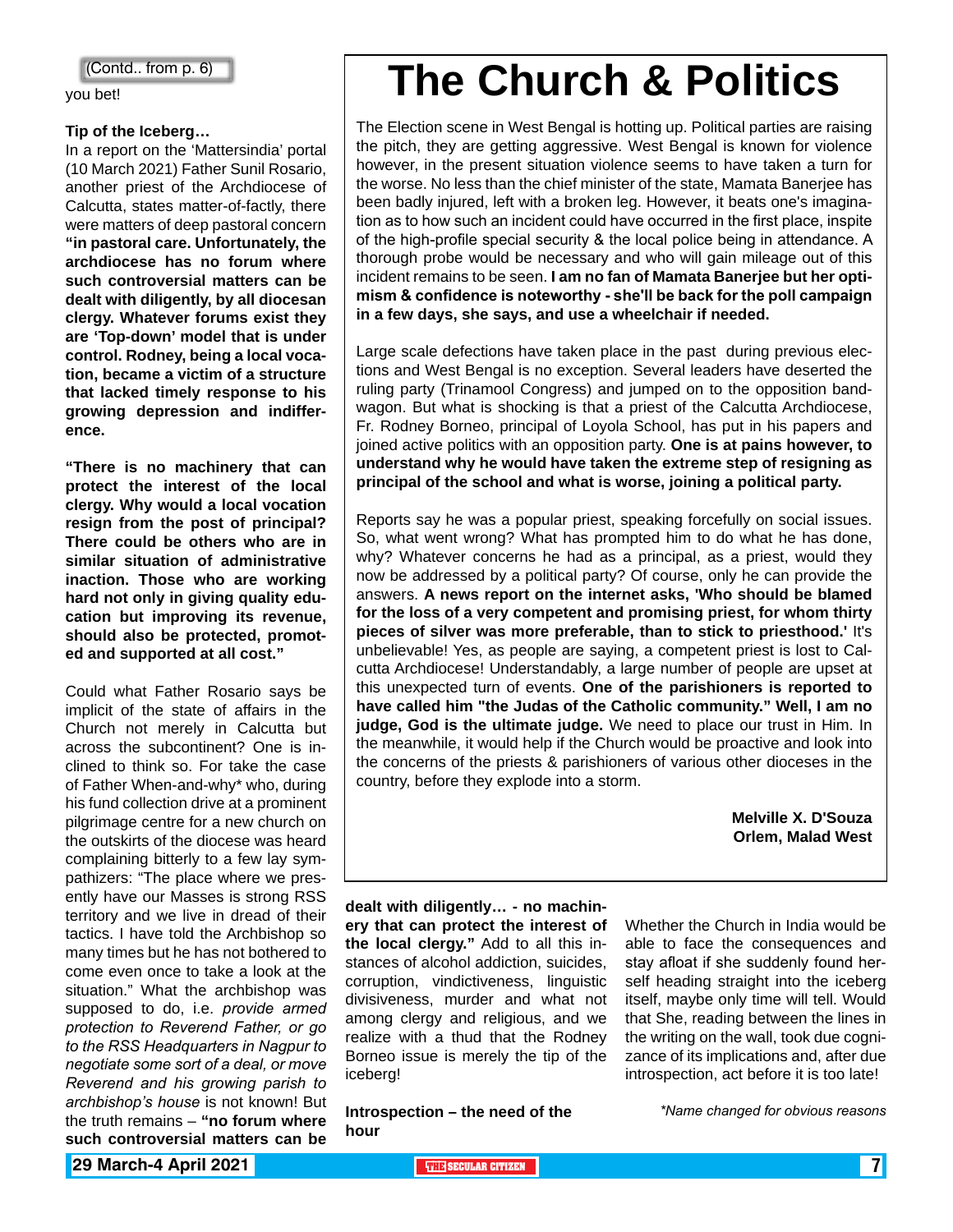# **EASTER: Festival Of Joy And Hope**

**Example 12 aster is the most important feast day of the Christian cal-<br>
endar though Christmas — the feast which commemorates the birth** feast day of the Christian calendar though Christmas — the feast which commemorates the birth of Christ — is celebrated with greater pomp and show all over the world. Easter is the first and perhaps the only feast the early Christians knew till about the end of the 2nd century. The joy of Easter involves the greatest mystery of Christian faith — it is the day on which Christ conquered sin and death and rose alive in glory from the tomb where he had been buried on Good Friday.

Easter invariably falls on a Sunday the first Sunday after the full moon following the vernal equinox. The equinox is the time when the sun crosses the equator and makes the day and the night of equal length. In the first half of the year this usually occurs

about March 21; so, Easter cannot come earlier than March 22 and later than April 25. **This year, Easter falls on April 4.** 

#### **Origins**

The word 'Easter' is believed to have been derived from the name of the goddess of spring, Eostra. A festival was

celebrated in her honour every year in April. With the coming of Christianity the old gods were set side. Instead, this festival came to be celebrated in commemoration of the resurrection (rising from the dead) of Christ. The coming of spring with its bright sunshine and beautiful flowers has always been the cause of great joy. No wonder then that this festival celebrating the sun's reappearance from its wintry grave has been transformed into the Christian feast of the rising of Christ from the dead.

#### **Celebrations**

Easter celebrations begin and reach their zenith during the vigil service on the Saturday (after Good Friday) night

during which the blessing of the "Paschal Candle" takes place. Decorated with five balls of incense (these signify the five wounds Christ was inflicted on the Cross), the Paschal Candle represents the risen Christ. A new fire is kindled and blessed to light the Paschal Candle on which is also engraved the first and last letters of the Greek alphabet — alpha and omega meaning thereby that Christ is the beginning and the end of everything. All the people gathered light their candles from the huge Paschal Candle, thus proclaiming that Christ is the Light of the World. The Paschal Candle is then carried in procession to the side of the altar where the priest blesses fresh water and baptises those who have been preparing themselves to receive the Christian faith.

#### **Customs And Traditions**

There are many customs and traditions that have come to be associated with Easter. The giving of coloured eggs on Easter is one such custom. Not only are eggs a symbol of new life, but the early Christians were happy to see eggs once again at table after the long fast of Lent (season of fast-

ing for forty days) during which they were not permitted to use eggs. In order to achieve complex designs, the egg, contents drained, are first dipped in wax. After cutting a design in the wax with a needle, it is placed in cold dye. The dyed part is then re-covered with wax and another design is etched and dyed. These eggs are then taken to church to be blessed on Easter Sunday. During the Easter season, churches are generally decorated with the white flower known as the Easter Lilly, the elegance of which adorns the altar, and its sweet aroma fills the entire atmosphere.

 In Europe, Easter decorations and paintings often include the figure of a rabbit known as the Easter rabbit. Some connect it with the spring goddess Eostra herself, while others narrate a story to the effect that a group of children saw a hare running from a nest of coloured eggs and so assumed that it had laid those eggs. This presumably is the reason why children decorate their Easter egg baskets with the figure of a rabbit.

*The customs and the modes of celebrating Easter may vary from place to place. But Easter always remains essentially a feast of joy and hope for Christians everywhere;* because it reminds them that Christ has conquered sin and death, that they are no more slaves to the forces of darkness, but children of God and heirs to the kingdom of God.



#### **Prayer to St. Expedite for solving a financial crisis**

I call forth the Power and the presence of **St. Expedite** in my time of financial trouble. I offer my body, heart, mind and soul upon your altar of light. I have faith and trust and complete confidence that you will be my strength in this time of need. Quickly come to my assistance.

(State Your Petition)

My financial need is urgent. Be my Light and Guide in this situation so that I may live with peace, love, prosperity and abundance and in the Praise of God. Amen. (Promise Publication)

*—John D'Souza, Andheri*



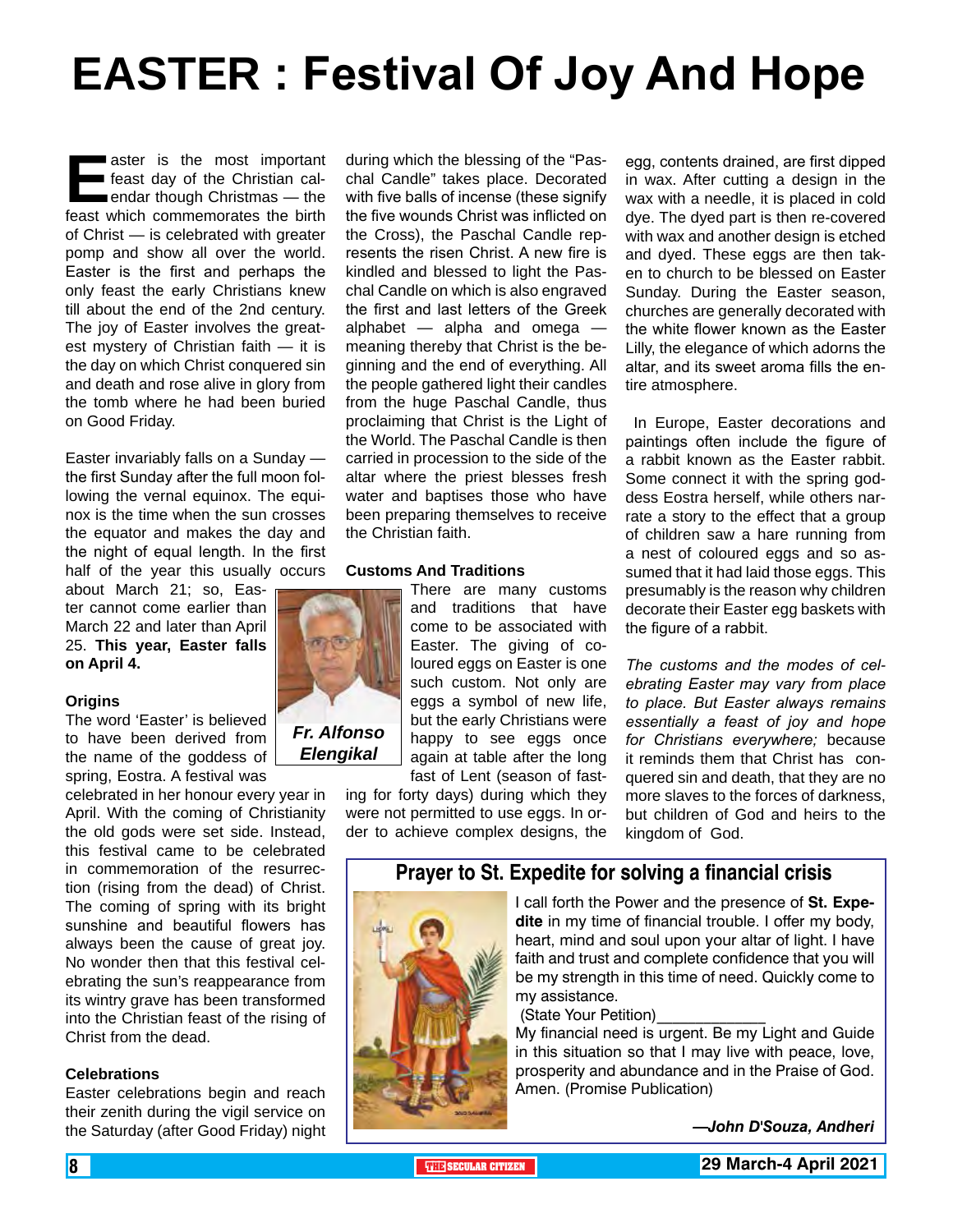## **US Prez Joe Biden connects Nagpur Famiy**

It is worth knowing, US President<br>Joe Biden has old connections in<br>India; Pointedly, in the 'orange city'<br>of Nagpur not far from Mumbai - the t is worth knowing, US President Joe Biden has old connections in India; Pointedly, in the 'orange city' centerpoint of India.

On his very first visit to India in 2013, US President Joe Biden indicated that distant descendants of his family were living in 'Mumbai'. Later, in Washington, he explained that after becoming a Senator in 1972, he had received a letter from one of the 'Bidens' in India and came to understand that his "great, great, great, great, great grandfather" George Biden was a ship captain in the East India Trading company in 1800s.

Leslie Biden and Arthur Biden are the contemporary Nagpur link; Leslie had written to Joe Biden in April 1981 and an earlier letter that Prez Joe Biden had received in 1972 was also written by Nagpur-based Leslie Biden, who lives with some of his grandchildren in Nagpur, and declares that their family has been living in Nagpur, since 1873. Leslie Biden in Nagpur and was managing the Bharat Lodge and Hostel, and Bharat Cafe in Nagpur, before he died in 1983. While reading the 'Illustrated Weekly of India' weekly issue of March 28, 1981, Leslie came across an article about the then US senator Joe Biden and decided to write a letter to the then senator. Joe Biden replied to Leslie through a letter dated May 30, 1981, said he was pleased after getting the letter from India and also discussed the Bidens."

In a 2015 address in Washington, Biden claimed that one of his ancestors, George Biden, was a captain in the East India Trading Company and possibly married an Indian lady. After retirement, he had decided to settle in India. Biden said, "Five people from the Biden family live in Mumbai." Joe Biden said that someone had given him the phone numbers of the Biden family living in Mumbai. As per Tim Willasey, a visiting professor at the King's College, London, Joe Biden's ancestors worked in the East India Company in the 19th century. Christopher Biden became a well-known figure in Madras (modern Chennai) for many years and he did settle The professor adds that Christopher Biden died in Madras (Chennai) and is commemorated by a plaque in the Anglican Cathedral there.

So, it is not only Tamil Nadu's daughter Kamala Harris with her love for Tamil roots that has Indian connections. US President Joe Biden

too has roots in India. Recently it has been reliably said that around the world there are at least 200 leaders in key positions in various countries of the world - that is surely food for th



*Leslie Biden and his wife Genevieve (In Nagpur)*

ought.

*- Compiled from various sources by : Ivan Saldanha-Shet.*



*The Biden's from India and abroad in Nagpur attend a family wedding, January 2018.*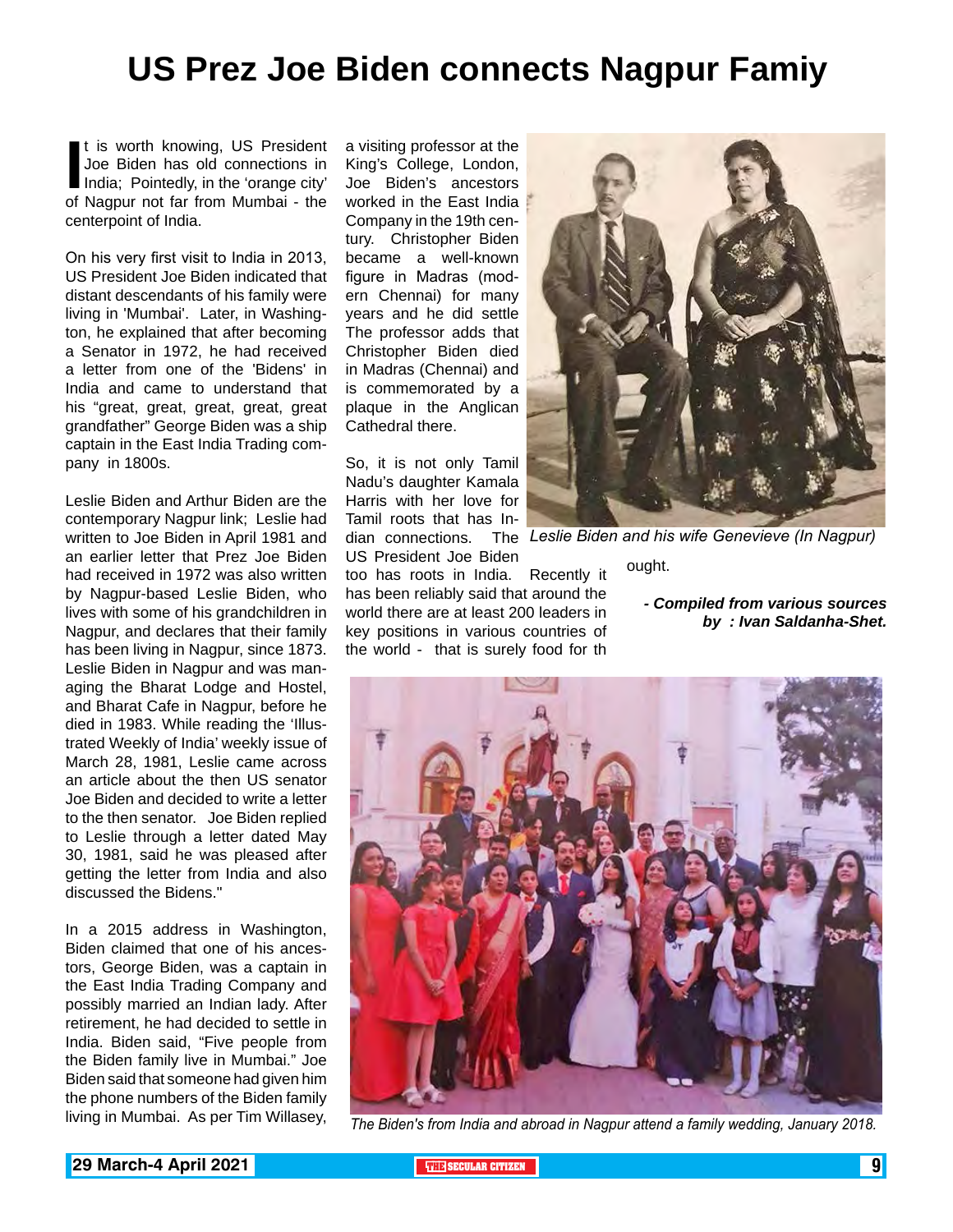# **The Blame Game**

The Blame Game, and shirking<br>
responsibility for one's acts, is<br>
as old as the hills. When God<br>
questioned Adam, he blamed Eve, responsibility for one's acts, is as old as the hills. When God who in turn blamed the serpent (cf Gen 3:12-13). Their son Cain also sought to deflect responsibility for his brother's death saying "Am I my brother's guardian?" (Gen 4:9).

This passing the buck is also found at the time of Jesus' trial. Pilate, on coming to know that Jesus was from Galilee that was Herod's jurisdiction, "passed him over to Herod who was also in Jerusalem at that time" (Lk 23:6-7). Herod sent him back to Pilate and the Chief Priests also forced Pilate to make a decision. Unable to withstand social pressure Pilate, who had just been boasting of his power (cf Jn 19:11), now chose to literally wash his hands off his own decision. "So he took some water, washed his hands in front of the crowd and said – I am innocent of this man's blood. It is your concern" (Mat 27:24).

It is easy for us to sanctimoniously condemn Adam, Eve, Cain, Herod and Pilate. How different are we? This question came to my mind when I read in Matters India about the recent developments in Calcutta and Ajmer. Rarely have I seen so many comments trend-



by chhotebhai \*

ing on the portal. The majority were critical of the two priests, Rodney Borneo in Calcutta and Varghese Palappallil in Ajmer.

To recap, Borneo was the "very popular" principal of a prestigious Catholic school in Calcutta. He resigned to join the BJP and blamed his Archbishop Thomas D'souza for not addressing his grievances that necessitated this drastic move. The other incident is when Varghese allegedly physically assaulted his Bishop Pius D'souza at his dining table, accusing him of being against him in a sexual abuse case. Varghese later denied the assault.

Through my sources, some of whom have requested anonymity, I have obtained the "official" letters from both these bishops. Matters India initially reported that Varghese had been excommunicated, but later corrected the report to say that the priest had only been suspended. What is the truth behind these incidents? More importantly, what lessons are to be learned?

It is not my intention to blame anybody, neither the concerned bishops, nor their priests. I have taken great pains to gather first hand information and also to obtain a studied opinion on Canon Law from Rev Dr Girish Scaria Ofm Cap, who has a doctorate in Canon Law from Rome.

First Calcutta. According to Rev Francis Rozario of Calcutta Rodney was a gold medallist in psychology and counselling. He was facing "pressures and inconveniences" in his functioning as Principal.

> He quotes an unnamed source (who I happen to know) that the archbishop was responsible for this as he didn't heed the cry of the priest. That person subsequently confirmed this to me. Another source told me that maybe the archbishop resented the priest's popularity as he was often on TV shows and the print media. Earlier he had even accompanied Ben-

gal Chief Minister Mamata Bannerjee to Rome for Mother Teresa's canonization. I was also informed that while this crisis was unfolding the archbishop was attending a gala event at a Rotary Club!

The official communiqué from Abp Thomas is his letter No RCAC/OF-FICIAL -1/2021 dt 10/3/21 signed by both himself and the Chancellor Rev Dominic Gomes. It inter alia states that the priest's resignation has been accepted and "After his decision to give up Priesthood (sic) and join the BJP on 9th March 2021 Fr Rodney Borneo ceases to function as a Roman Catholic priest with immediate effect". Dr Scaria

confirmed to me that this action was in accordance with Canon Law. I quote: "Clerics are forbidden to assume public office whenever it means sharing in the exercise of civil power" (Can 285:3); and "They are not to play an active role in political parties or in directing trade unions" (Can 287:2).

Now to Ajmer. Here again Bp Pius has issued a letter dt 10/3/21 addressed to Rev Varghese himself. It too is countersigned by the Chancellor Rev Nelson V. It states that the bishop was assaulted by Varghese in the refectory of the Bishop's House Extension on 7th March, an act witnessed by Rev Henry Moras, also of the diocese. It says that as per provisions of Canon 1370:2 (I had quoted it earlier) Varghese had incurred a latae sententiae interdict and suspension

... which includes suspension from all priestly duties and priestly ministry, celebration of Eucharist, sacraments, sacramentals, and to receive sacraments ... from the very moment of the physical assault". Scaria clarifies that the canonical word interdict means prohibition. So Varghese is prohibited not just from priestly ministry but even from reception of the sacraments. In Hindi we would call this "hookah paani bandh"!

a sexual assault case, by virtue of which he was not allowed to function as a priest since 2015, and the bishop was complicit in this act. As per my sources Varghese allegedly sexually assaulted a married Protestant lady M ... G .... (name withheld to maintain the victim's privacy), who has since migrated to the UK.

The case now gets curiouser. I leave readers to draw their own conclusions. The alleged victim keeps sending emails to the diocese asking it to take action against Varghese, even though she herself has not filed a First Information Report (FIR) against him. She also failed to appear before the enquiry committee set up by the diocese to investigate the matter. Perhaps this is one reason why the matter is still hanging fire.

(Contd.. on p. 11)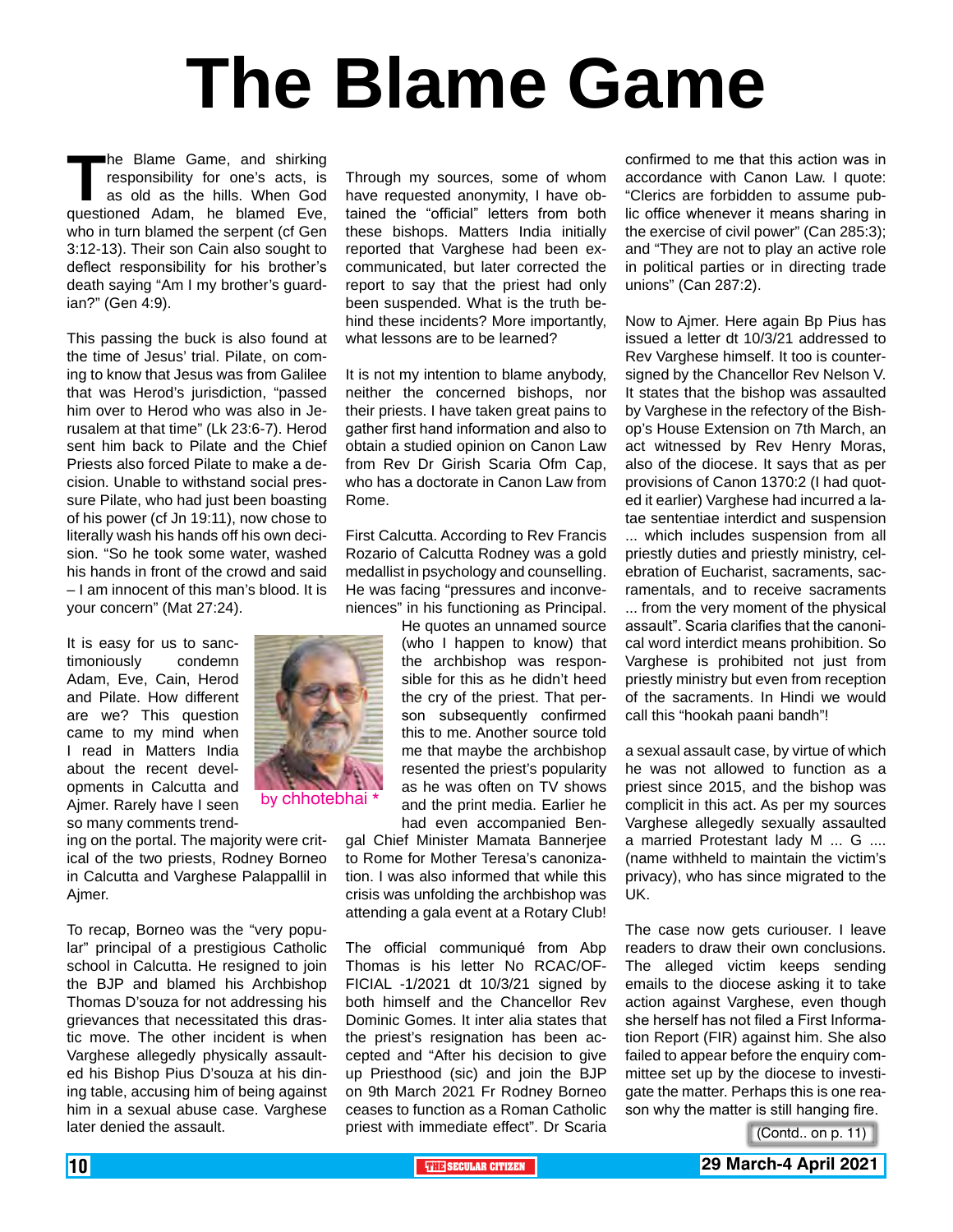On the other hand, despite the public scandal, when Varghese returned to the diocese, he was appointed as a chaplain to a convent in Vallabhnagar. Last year he was transferred to Mt Abu but he refused to accept the transfer orders. Till the time of interdict the diocese was also giving him his priestly stipend on par with other priests.

After the alleged assault Bp Pius was constrained to file an FIR against Varghese because the latter had threatened to return after two days. Earlier Varghese had also filed several FIRs against the bishop for defamation etc.

So who is to blame in these cases, the concerned bishops, priests, or both? As I said at the outset, I am not interested in a Blame Game, or taking sides, more so since I myself am far removed from both scenes and am relying on purportedly trustworthy information. I am more concerned with trying to learn some lessons from these unfortunate incidents.

The first lesson seems to be the disconnect, or lack of communication, between the bishops and their priests. I have long advocated the establishment of a Grievance Redressal Cell in every diocese. The CBCI must act to establish them without delay.

**subscription if expired. Mention your subscription no. while sending the renewal amount**

#### **THEIR SECULAR CITIZEN**

News item, Articles, Stories, Opinion, interview, Poems, etc. can be sent by

WhatsApp: +91 9820485389

Email: secular@sezariworld.com news@sezariworld.com seculardivo@gmail.com

by Post **The Secular Citizen** 99, Perin Nariman Street, 1st Floor, Fort, Mumbai 400001

Secondly, bishops should not consider their dioceses as their personal fiefdoms. It is for this reason that I strongly oppose bishops having a "Coat of Arms", a relic of medieval European principalities. Bishops should not become permanent institutions. They should be transferred every ten years.

What of school principals, especially of the elite English medium ones? They are powerful and influential and this can go to their heads, especially if they don't have a deep spiritual life. They are usually "Masters of all they survey". In religious orders a principal may next get posted to the kitchen to peel potatoes. Not so with diocesan priests. Once they become principals they can move in only one direction – up! That is their downfall. School principals also need to be transferred after six years, lest the grass grow under their feet. This may not always be possible in Govt aided schools where such appointments are confirmed by the Govt. Perhaps it is time to appoint lay persons as principals. Their spouses will ensure that they don't have a bloated ego!

Next comes the matter of priestly celibacy. Jesus was clear that this was a gift, not the norm (cf Mat 19:11). Unfortunately we have made **Please renew your** | the exception the norm. The grow- | by Chhotebhai ing clerical sexual abuse cases have been the biggest scandal in modern times. Dioceses have either gone bankrupt or face a major exodus. This issue again needs to be addressed head on. It can no longer be put on the back burner.

> I hope and pray that these reflections will be received in the spirit of concern and love for the church with which they are written, for the Blame Game will get us nowhere.

• The writer has developed these thoughts at length in his recent book The Jerusalem Code, a road map for the reform and renewal of the church.

### **How the sun got its brightness**

 The sun was once very dull and grey. He wondered how he could become noticeable. He thought: "I will need to be bright. I can steal Agni's fire and be brighter than anyone."

 So one fine day, when Agni had gone out for a walk in the garden, he snuck into his home. Of course you may wonder as to how he got past the guards. He was so dull that he was literally invisible!

 He went to the source of Agni's power and absorbed it all and turned bright.

 Unfortunately, Agni returned just at that moment and demanded an explanation.

 After the sun told him everything, he took pity on him and said, "You may keep

my powers, I will eventually get them back. But for your misdeeds, you will be so bright that no one will be able to see you directly in the eyes."

 When Agni saw the sun looking sorry, he added: "…but you will light up all the three worlds and be helpful as well."

 And so the sun continues to shine bright on us.

#### *— sent by: Jubel D'Cruz*

## **The Jerusalem Code**<br>by Chhotebhai



**For your copy in Mumbai - Mangalore Contact: Tel.: +91 9820485389**

**29 March-4 April 2021 THE THE THE SECULAR CITIZEN THE THE THE THE THE THE THE THE THE**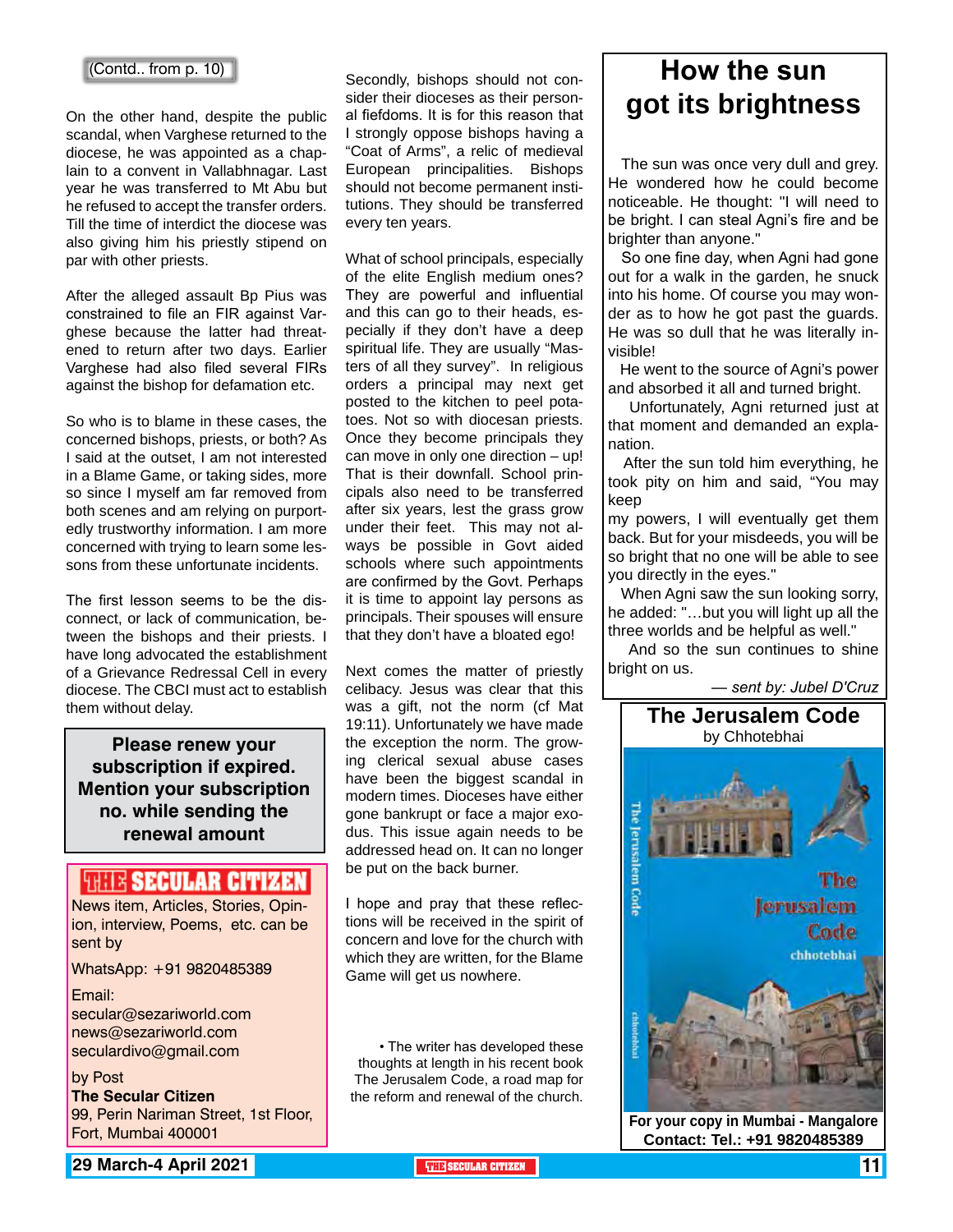#### **Just for laughs**

Pramod: Good that I found you, Avinash. You see, I left my wallet at home and am desperately in need of Rs 100. Avinash: That's all right, friend! After all, a friend in need is a friend indeed. Here, take these five rupees and go home by bus and bring your wallet.

\*\*\*\*\*

#### **"Three Wishes"**

A nursing assistant, a floor nurse and a charge nurse from a small nursing home were taking a lunch break in the break room. In walks a lady dressed in silk scarves and wearing large polished-stone jewelry. "I am Gina the Great," stated the lady. "I am so pleased with the way you have taken care of my aunt that I will now grant the next three wishes!" With a wave of her hand and a puff of smoke, the room was filled with flowers, fruit and bottles of drink, proving that she did have the power to grant wishes before any of the nurses could think otherwise.

The nurses quickly argued among themselves as to which one would ask for the first wish. Speaking up, the nursing assistant wished first. "I wish I were on a tropical island beach, with single, well-built men feeding me fruit and tending to my every need." With a puff of smoke, the nursing assistant was gone.

The floor nurse went next. "I wish I were rich and retired, and spending my days in my own warm cabin at a ski resort with well-groomed men feeding me cocoa and doughnuts." With a puff of smoke, she too was gone.

"Now, what is the last wish?" asked the lady.

The charge nurse said, "I want those two back on the floor at the end of the lunch break."

\*\*\*\*\*



**"The Recruiting Game"**

A skilled nurse died and arrived before St. Peter, who explained, "We have this little policy of allowing you to choose whether you want to spend eternity in heaven or in hell." "How do I know which to choose?" She asked. "That's easy," said St. Peter. "you have to spend a day in each place before making a decision."

With that, he put the nurse on an elevator and sent her down to hell. The elevator doors opened and the nurse found herself in a sunny garden, where many former friends and colleagues warmly greeted her. She had a great time all day laughing and talking about old times. That night, she had an excellent supper in a fantastic restaurant. She even met the devil, who turned out to be a pretty nice guy. Before she knew it, her day in hell was over and she returned to heaven.

The day in heaven was okay. She lounged around on clouds, sang, and played the harp. At the end of the day, St. Peter came and asked for her decision. "Well, heaven was great and all," the nurse said, "but I had abetter time in hell. I know it sounds strange, but I choose hell." With that, she got in the elevator and went back down.

When the doors opened, she saw a desolate wasteland covered in garbage and filth. Her friends, dressed in rags, were picking up garbage and putting it in sacks. When the devil walked over, she said to him, "I don't understand. Yesterday, this place was beautiful. We had a delicious meal and a wonderful time laughing and talking." The devil smiled and said, "Yesterday we were recruiting you.

Today you're staff."

#### \*\*\*\*\*

#### **"Differences Between Graduate Nurse and Experienced Nurses"**

A Graduate Nurse throws up when the patient does.

An experienced nurse calls housekeeping when a patient throws up.

A Graduate Nurse wears so many pins on their name badge you can´t read it.

An experienced nurse doesn´t wear a name badge for liability reasons

A Graduate Nurse charts too much. An experienced nurse doesn´t chart enough.

A Graduate Nurse loves to run to codes.

An experienced nurse makes graduate nurses run to codes.

A Graduate Nurse wants everyone to know they are a nurse. An experienced nurse doesn´t want anyone to know they are a nurse.

A Graduate Nurse keeps detailed notes on a pad. An experienced nurse writes on the

back of their hand, paper scraps, napkins, etc.

A Graduate Nurse will spend all day trying to reorient a patient. An experienced nurse will chart the patient is disoriented and restrain them.

A Graduate Nurse can hear a beeping I-med at 50 yards. An experienced nurse can´t hear any alarms at any distance.

A Graduate Nurse loves to hear abnormal heart and breath sounds. An experienced nurse doesn´t want to know about them unless the patient is symptomatic.

A Graduate Nurse spends 2 hours giving a patient a bath. An experienced nurse lets the CNA give the patient a bath.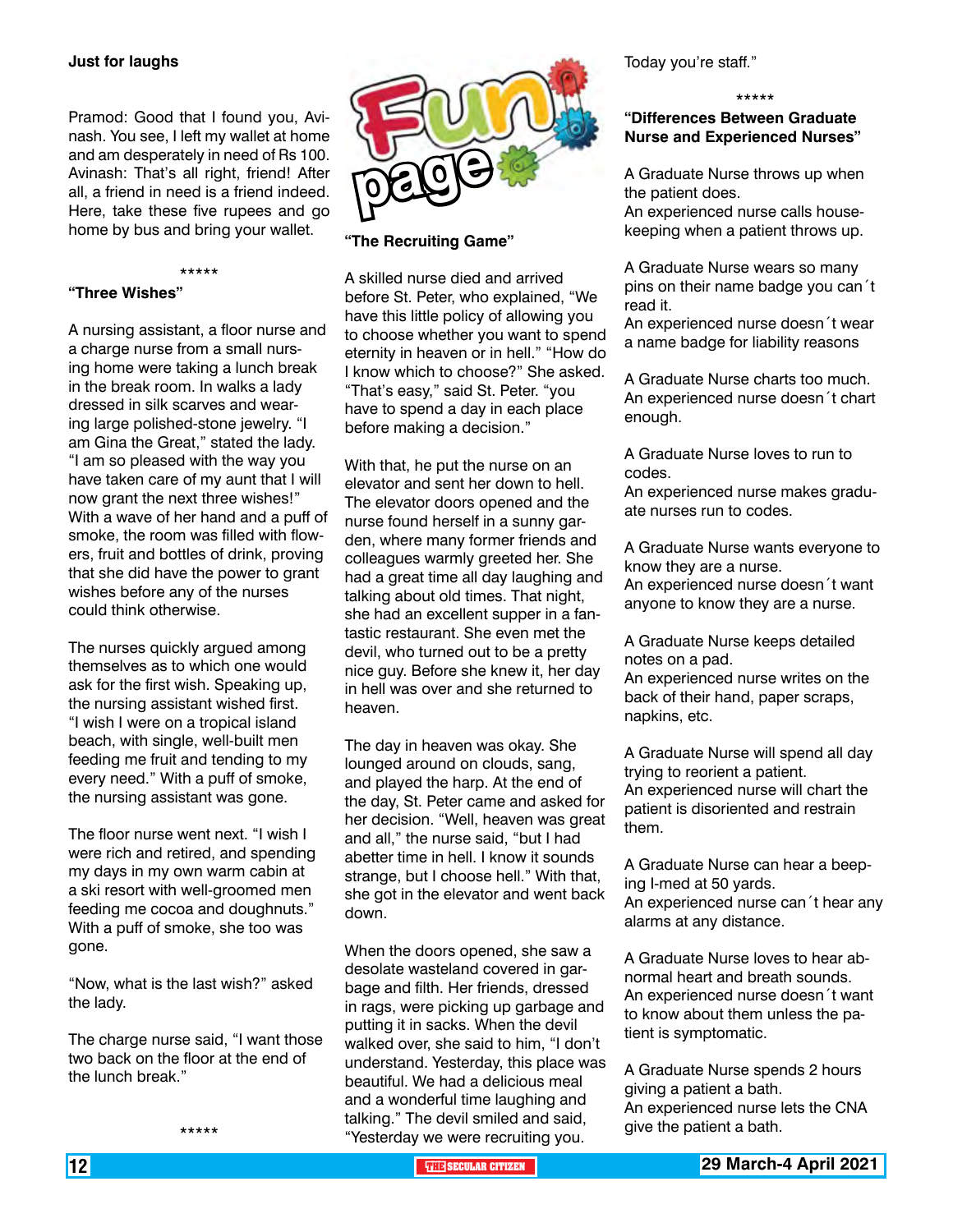# **Pollution Out of Control**



India recently earned the dubious distinction of having the most number of polluted cities in the world. A study undertaken by the Swiss organisation, IQAir, revealed that 22 of 30 world's most polluted cities are in India, in the 'World Air Quality Report, 2020. This is an indictment of the environmental policies followed in our country. The report further states that Delhi is the worst polluted city among the 22 cities in India. Delhi has always been known for its poor air quality, especially during the winter.

As per the Motor Vehicles Act, a 'Pollution Under Control' (PUC) test is performed on vehicles to check if their emission of smoke, hydrocarbons, carbon monoxide and other pollutants discharged into the air are under the limit. So, where do we stand today? It seems like it is **'pollution out of control'!**

While on the issue of environment, there was some encouraging piece of news. The environmental group EARTH5 have been educating the 5000 odd residents along the Mithi river in Mumbai with regard to waste management thereby, succeeding in diverting huge amounts of waste going into landfills and helping to keep the Mithti river from further pollution. Educating the masses with regard to matters of environment is what is required rather than undertaking mindless beach clean-up drives which is nothing but a waste of time, effort & money, yielding no results.

**All of us need to take this issue of pollution and the environment seriously or else we have only ourselves to blame for the resultant damage to the environment. We are signing our own death warrant!**

> *Melville X. D'Souza Orlem, Malad West*

#### **Ingredients:**

250 gms any digestive biscuits 100 gms butter, melted 1 vanilla pod 600 gms full fat soft cheese 100 gms icing sugar 284 ml pot of double cream



#### **For the topping:**

400 gms punnet of strawberries, halved 30 gms icing sugar

#### **Method:**

Step-1:

 To make the base, butter and line a 23-cm loose-bottomed tin with baking parchment. Put the digestive biscuits in a plastic food bag and crush to crumbs, using a rolling pin. Transfer the crumbs to a bowl, then pour over the melted butter. Mix thoroughly until the crumbs are completely coated. Tip them into the prepared tin and press firmly down into the base to create an even layer. Chill in the fridge for an hour or two to set firmly.

#### Step-2:

 Slice the vanilla pod in half lengthways, leaving the tip intact, so that the two halves are still joined. Holding onto the tip of the pod, scrape out the seeds using the back of a kitchen knife.

#### Step-3:

 Place the cream cheese, icing sugar and the vanilla seeds in a bowl, then beat with an electric mixer until smooth. Tip in the double cream and continue beating until the mixture is completely combined. Now spoon the cream mixture onto the biscuit base, starting from the edges and working inwards, making sure that there are no air bubbles. Smooth the top of the cheesecake down with the back of a dessert spoon or spatula. Leave to set in the fridge overnight.

#### Step-4:

 Bring the cheesecake to room temperature about 30 minutes before serving. To remove it from the tin, place the base on top of a can, then gradually pull the sides of the tin down. Slip the cake onto a serving plate, removing the lining paper and base. Purée half the strawberries in a blender or food processor with



the icing sugar and one teaspoon water, then sieve. Pile the remaining

strawberries onto the cake, and pour the purée over the top.



**29 March-4 April 2021 THE THE THE SECULAR CITIZEN 13** THE **THEFT ASSESSED ASSESSED ASSESSED ASSESSED ASSESSED ASSESSED ASSESSED ASSESSED ASSESSED ASSESSED ASSESSED ASSESSED ASSESSED ASSESSED ASSESSED ASSESSED ASSE**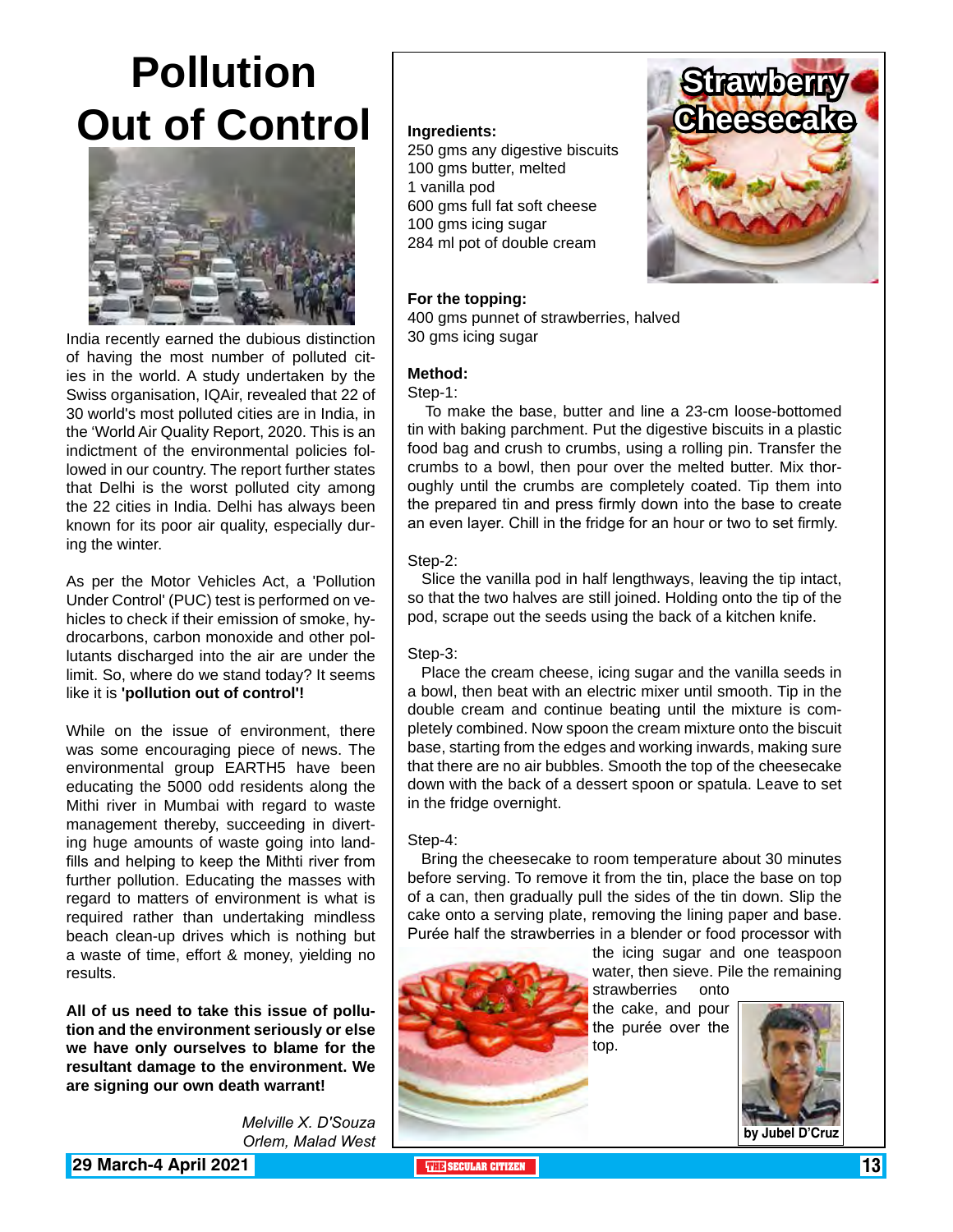# **What's So Good about Good Friday?**

#### *by Don Aguiar.*

Why do we call Good Friday "good," when it is such a dark and bleak event com-<br>memorating a day of suffering and "good," when it is such a dark and bleak event comdeath for Jesus?

It is a significant day for the Christian community since it commemorates the crucifixion of Jesus Christ. Judas betrayed Jesus, and Christians believed that Jesus came back three days after being crucified, on the day known as Easter. The word 'good' in Good Friday means pious or holy.

Good Friday is celebrated in memory of Christ's Passion, crucifixion, and death. The most important Good Friday symbol is the crucifix, or cross, which represents the way in which Jesus died.

For Christians, Good Friday is a crucial day of the year because it celebrates what is believed to be the most momentous weekend in the history of the world. Ever since Jesus died and was raised, Christians have proclaimed the cross and resurrection of Jesus to be the decisive turning point for all creation. Apostle Paul considered it to be "of first importance" that Jesus died for our sins, was buried, and was raised to life on the third day, all in accordance with what God had promised all along in the Scriptures (1 Corinthians 15:3).

On Good Friday we remember the day Jesus willingly suffered and died by crucifixion as the ultimate sacrifice for our sins (1 John 1:10). It is followed by Easter, the glorious celebration of the day Jesus was raised from the dead, heralding his victory over sin and death and pointing ahead to a future resurrection for all who are united to him by faith (Romans 6:5).

Still, why call the day of Jesus' death "Good Friday" instead of "Bad Friday" or something similar? Some Christian traditions do take this approach: in German, for example, the day is called Karfreitag, or "Sorrowful Friday." In English, in fact, the origin of the term "Good" is debated: some believe it developed from an older name, "God's Friday." Regardless of the origin, the name Good Friday is entirely appropriate because the suffering and death of Jesus, as terrible as it was, marked the dramatic culmination of God's plan to save his people from their sins.

**In order for the good news of the gospel to have meaning for us, we first have to understand the bad news of our condition as sinful people under condemnation. The good news of deliverance only makes sense once we see how we are enslaved. Another way of saying this is that it is important to understand and distinguish between law and gospel in Scripture. We need the law first to show us how hopeless our condition is; then the gospel of Jesus' grace comes and brings us relief and salvation.**

In the same way, Good Friday is "good" because as terrible as that day was, it had to happen for us to receive the joy of Easter. The wrath of God against sin had to be poured out on Jesus, the perfect sacrificial substitute, in order for forgiveness and salvation to be poured out to the nations. Without that awful day of suffering, sorrow, and shed blood at the cross, God could not be both "just and the justifier" of those who trust in Jesus (Romans 3:26). Paradoxically, the day that seemed to be the greatest triumph of evil was actually the deathblow in God's gloriously good plan to redeem the world from bondage.

This, the calamitous day is celebrated as Good Friday. ... That terrible Friday has been called Good Friday because it led to the Resurrection of Jesus and his victory over death and sin and the celebration of Easter, the very pinnacle of Christian celebrations.

The cross is where we see the convergence of great suffering and God's forgiveness. Psalms 85:10 sings of a day when "righteousness and peace" will "kiss each other." The cross of Jesus is where that occurred, where God's demands, his righteousness, coincided with his mercy. We receive divine forgiveness, mercy, and peace because Jesus willingly took our divine punishment, the result of God's righteousness against sin. "For the joy set before him" (Hebrews 12:2) Jesus endured the cross on Good Friday, knowing it led to his resurrection, our salvation, and the beginning of God's reign of righteousness and peace.

The Bible says about Good Friday - He who believes in me will live, even though he dies; and whoever lives and believes in me will never die. '" "God so loved the world that He gave His only begotten Son." "We may say that on the first Good Friday afternoon was completed that great act by which light conquered darkness and goodness conquered sin.

Good Friday marks the day when wrath and mercy met at the cross. That's why Good Friday is so GOOD.

In 'Fratelli Tutti', Pope Francis writes: "The parable of the Good Samaritan is clear and straight forward, yet it also evokes the interior struggles that each of us experience as we gradually come to know ourselves through our relationships with our brothers and sisters. Sooner or later we will all encounter a person who is suffering. Today there are more and more of them. The decision to include or exclude those lying wounded along the roadside can serve as a criterion for judging every economic, political, social and religious project. Each day we have to decide whether to be Good

(Contd.. on p. 15)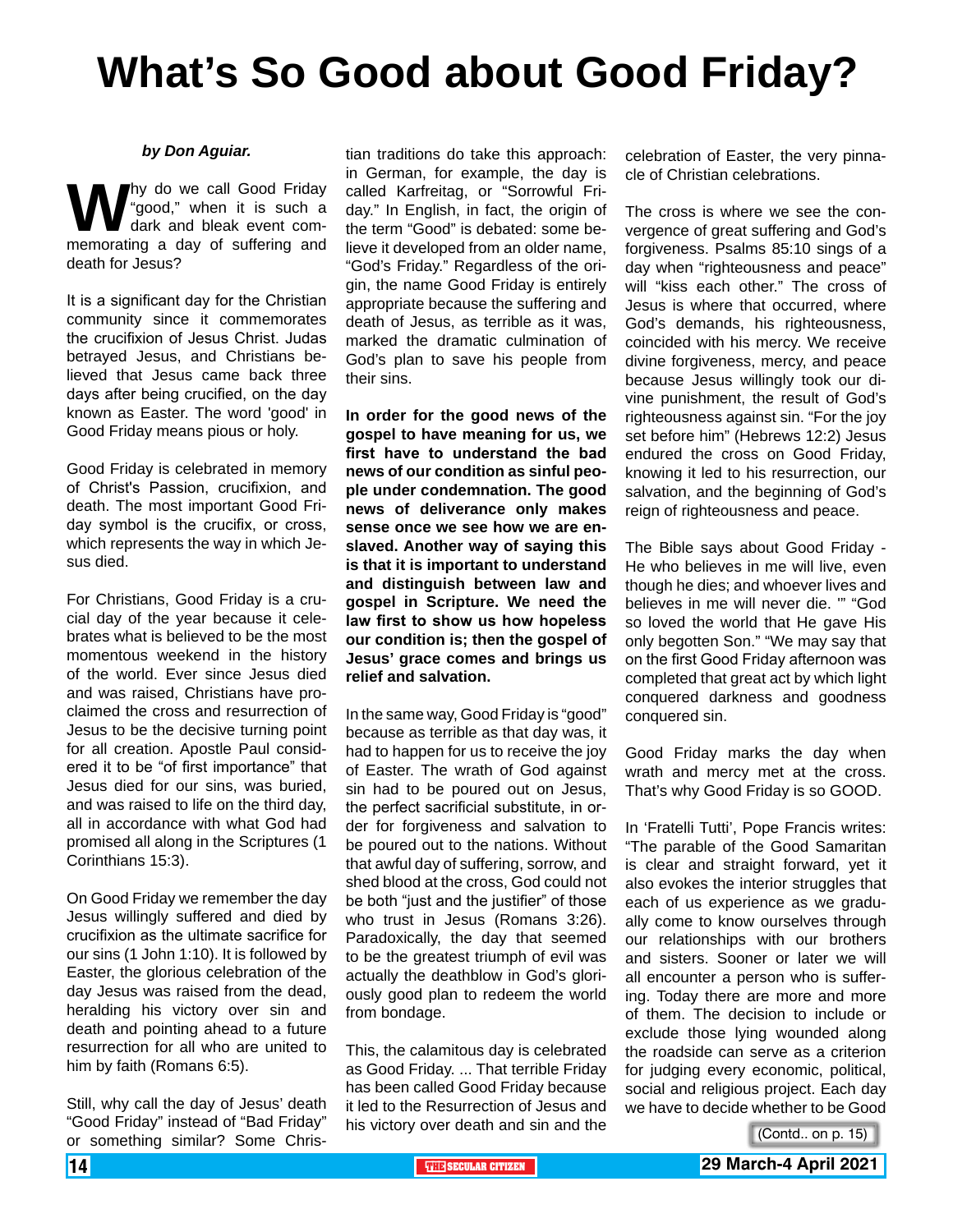# **Sling & Stones**

#### *By Father Austin Norris*

**OUR SERVIET SERVIET SERVIET SERVIET SERVIET SERVIET SERVIET SERVIET SERVIET SERVIET SERVIET SERVIET SERVIET SERVIET SERVIET SERVIET SERVIET SERVIET SERVIET SERVIET SERVIET SERVIET SERVIET SERVIET SERVIET SERVIET SERVIET S** seems to goad us on to any venture, only we have everymarks, get set, and ready to go! We think that preparation is a must and it certainly is - look at all the professional courses and coaching centres that promise you instant success and glory. It is as if any venture worth its while is a doomed failure minus proper preparation and planning.

But when we look at Sacred Scripture another picture emerges. And that is so largely because of the God or faith factor. Look at the miracle of the multiplication of loaves and fish - a mere five loaves and two fish transformed into a massive Feast for thousands ( Mt 14:21)! So too the "seven loaves and few fish" (Mk 8:1ff)! Surely a tale out of fantasy to the faithless, but a miracle beyond doubt to the faithful!

A further look at the title of this piece refers more pointedly to the incident of David and his battle with Goliath. The terrorized and humbled Israelites are at the mercy of the Philistines. Up steps up a little lad – puny to say the least! Worse still, as he prepares to engage the giant, our hearts sink at the thought of the uneven contest. But

#### (Contd.. from p. 14)

Samaritans or indifferent bystanders" Or passers-by.

While world leaders dialogue and build bridges worldwide, can't you and I sincerely strive to be Good Samaritans, not indifferent bystanders, not passers-by, as life swiftly passes by, by following the example of Jesus Christ as we move into Good Friday the day when he died on the cross for humanity so that he could save us from our sins?

wait, let us look at the preparation of little David, who is to take on the invincible giant champion of the Philistines!

The stark and evident contrast between the two "warriors" is to be seen to be believed. The boastful Goliath is clad from head to toe with heavy battle armour, not forgetting his weapons of choice - sword and shield! The tale of David is almost a joke. He prefers a sling and five smooth stones (1 Sam 17:40ff). With sure and certain confidence in his steps and a stout heart he moves ahead to meet up with the enemy of Israel. In his heart David has a "secret weapon": his unfailing trust in Yahweh, the God of the Israelites, whom he invokes as the one who leads and takes the battle to the enemy. More so because the Philistines have insulted Yahweh, belittling his people Israel!

While on the one hand Goliath boasts in his raw human strength, David boasts in the power of the Lord; Goliath boasts of his weaponry, David goes in humility in Yahweh's name; Goliath rants and raves, David walks in quiet confidence calling on God's name. While there is wild cheering from the army of the Philistines, there is probably quaking fear and the whispering of a silent prayer from the cowered Israelites. While Goliath in his towering physical presence dwarfs those around him, David in his diminutive frame seems to pale into insignificance; but wait! The tables are set to turn shortly and quickly with a gruesome beheading of the expected hero and the triumph of the almost certain "dead victim". Such is the power of the sling and stones. But not without absolute faith!

Ever so often in life, we imagine that we have little or nothing and yet when we make an offering of the little we have, IN THE NAME OF GOD AND FOR HIS PURPOSE, miracles happen, beyond our wildest imagination. Refer to the "jawbone of an ass" incident in the life of Samson (Judg 15:16) and in the self-appropriation of the Curé d'Ars, of this quotation to himself…. *"Father Rector, in the book of Judges, Chapter 15, we have the narration of how God made use of Samson to kill a thousand Philistines with the jawbone of an ass to save the people of Israel. If with the useless jawbone of an ass God could do that wonderful deed, how much more can He accomplish with the whole of an ass like me"!* 

In the final analysis, one can with faith and confidence say, that with the Lord, we have what we have and can have more; without the Lord, what we have will never be enough and we will fail. Suffice it to hum that familiar song:

*"Without him, I could do nothing, without him, I'd surely fail; Without him, I would be drifting, Like a ship without a sail! But with him, I can do all things, and with him I cannot fail, and over the stormiest ocean, In perfect peace I'll sail!"*

## **Thanksgiving**

**May the Sacred Heart of Jesus be Praised Adored, Glorified and Loved today and everyday throughout the world, now and forever.Amen!!**



*Ask St. Clare for three favours two impossible and say nine Hail Mary's and the above prayer for 9 days with a lighted candle and publish on the 9th day your request will be granted no matter how impossible it is*

> **—Felix Pereira, Navi Mumbai**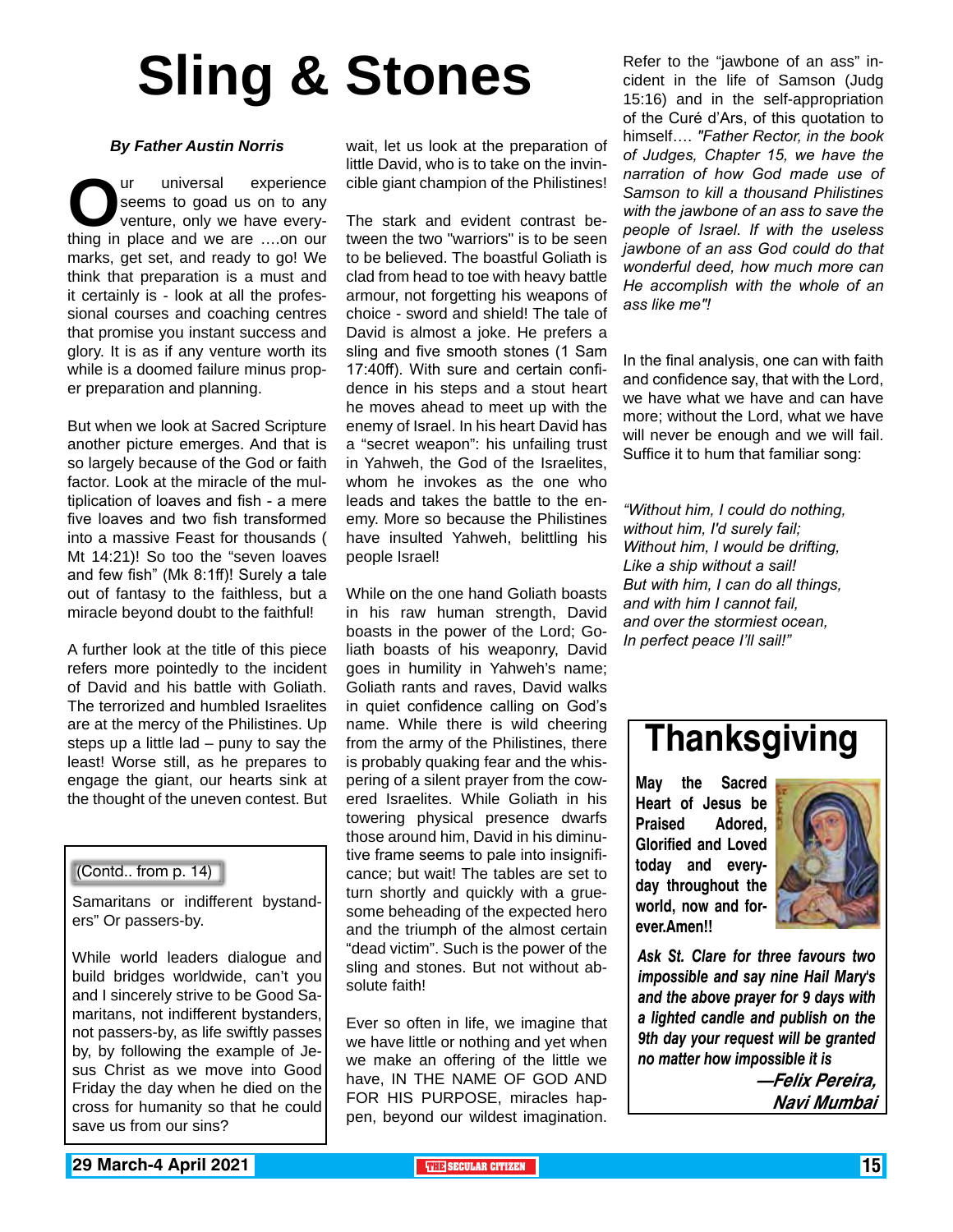# **Royal Christian Family MATRIMONIALS - GROOMS**

**7203. MUMBAI :** Mangalorean Roman Catholic Bachelor, (Born in October 1985), Ht. 5' 7", Wt. 65 kgs, Wheatish Complexion, Edn.B.E. MBA, working for International Company. Contact email :

delphinempinto@gmail.com

**7185. MUMBAI :** Goan Roman Catholic Bachelor, (Born in October 1984) Ht. 5' 10", Wt. 72 kgs, Wheatish Complexion,Edn. B.Com., working for Bank. Contact email :

spydee321@gmail.com

**7113. POONA :** Tamilian Roman Catholic Bachelor, (Born in December 1982), Ht. 5' 6", Wt.65 kgs, Fair Complexion, Edn. B.Com., working in Logistic Co. in **DUBAI**. Contact email

: shantasam1955@gmail.com

**7165. MUMBAI :** Goan Roman Catholic Bachelor, (Born in October 1979 ) Ht. 5' 9", Wt. 63 kgs, Fair, Edn. B.Com., Post Graduation in Supply chain & Ship Management, working as an E-commerce online support. Contact email :

examiner4@yahoo.com

**7202. MUMBAI :** Keralite Syrian Catholic Bachelor (Born in May 1973), Ht. 5' 6", Wt. 73 kgs, Wheatish Complexion, Edn. B.A., English Literature, Profession : Consultant Administration. Left Hand & Leg is weak due to earlier motor bike accident.

Contact Email :

josephmullakara1973@gmail.com

**7118. MUMBAI :** Goan Roman Catholic Bachelor, (Born in January 1981), Ht. 5' 5", Wt.87 kgs, Wheatish Complexion, Edn. Graduate, working in Dhoha Metro, in Doha Qatar. Contact email :

josephfernandes10@yahoo.com

**7112. MUMBAI :** Converted Roman Catholic Bachelor, (Born in October 1970), Ht. 5' 7", Wt.80 kgs, Fair Complexion, Edn.B.Com., & Masters in International Journalism (UK). Looking

#### **Important Notice**

Telephone no. of candidate will be printed only with the consent of members. For Tel. Nos. Please contact: +91- 9820473103 / 9820485389 or Email : royalchristianfamily@gmail.com

for a bride below the age of 42 years (below 40 - 42 years) who is willing to raise a family. Contact by email : decemberwedding08@yahoo.com

**7119. KUWAIT :** Goan Roman Catholic Bachelor, (Born in November 1989), Ht. 6', Wt.78 kgs, Fair Complexion, Edn. F.Y. B.Com. + 2 yrs Hotel Management Diploma. working in Kuwait. Contact email :

fernandes.clayton@rocketmail.com

**7097. MUMBAI :** Mangalorean Roman Catholic Bachelor, (Born in October 1991), Ht. 5' 11", Wt. 97 kgs, WheatishComplexion, Edn. B.Com., working as Sr. Account Recievable in private company. Contact email : dsouzadonald11@gmail.com

**7144. POONA :** Goan RC Bachelor, (Born in October 1985) Ht. 5' 5", Wt. 60 kgs, Wheatish Complexion, Edn. Hotel Management Graduate, working as an Executive. Contact email : merrolmenezes@gmail.com

**6531. POON A :** Tamilian Roman Catholic Bachelor, (Born in May 1975), Ht. 6', Fair Complexion, Handsome, Edn. M.Com., Having well established business.Contact email :

tony137@rediffmail.com

**7196. MUMBAI :** Mangalorean Roman Catholic Bachelor (Born in March 1981), Ht. 6', Wt. 80 kgs, Wheatish Complexion, Edn. B.Com., HR Professional. Contact email :

denstun@hotmail.com

**6585. MUMBAI :** Mumbai born and broughtup Roman Catholic Bachelor, Handsome, (Born in June 1988), Ht. 5' 7", Wt. 78 kgs, Wheatish Complexion, Edn. EXTC Engineering, working as a Networking Engineer. Having own accommodation. Contact email : 18.elaine@gmail.com

**7188. MUMBAI :** Mangalorean Roman Catholic Bachelor (Hearing Impaired) (Born in September 1989), Ht.

To Place Your Matrimonial Advertisement Call: +91 - 9820485389 or 9820473103

Check your email at least once a week. \* Members are requested to inform us when they are settled, so that publication of their details can be discontinued.

5' 9", Wt. 62 kgs, Fair Complexion, Edn. HSC., Dip. in Computer Hardware. Working as a Cashier. Contact email : clifford9948@gmail.com OR 9920331773

**6434. MUMBAI :** East Indian Roman Catholic Bachelor, (Born in November 1978), Ht. 5' 5", Wt. 50 kgs, Fair Complexion, Edn.MD, MS., Doctor by profession. Contact email :

rayanvincent@rediffmail.com **7164. MANGALORE :** Mangalorean Roman Catholic Bachelor, (Born in May 1984) Ht. 5' 9", Wt. 65 kgs, Fair, Edn. ITI Course, working as a Techincian. Contact email :

rajesh.dsz15@gmail.com

**7183. MUMBAI :** East Indian Roman Catholic Bachelor, (Born in February 1991) Ht. 5' 11", Wt. 86 kgs, Wheatish Complexion, Edn. PGDM and BMS., working as a Relationship Manager. Contact email :

ritadhawan10@gmail.com

**7180. U.K. :** Goan Roman Catholic Bachelor, (Born in September 1982) Ht. 6', Wt. 77 kgs, Fair, Edn. Chartered Accountant, Profession : Director Insurance Company. Contact email : russ\_dsouza@yahoo.com

**7157. PUNE :** Roman Catholic Bachelor, (Born in September 1990) Ht. 5' 6", Wt. 75 kgs, Wheatish Complexion, Edn. MBA (Marketing) & M.Com., working as a Senior Executive, Sales and Development. Contact email : amlahenry11@gmail.com

**7155. MUMBAI :** Goan Roman Catholic Bachelor, (Born in March 1980) Ht. 5' 4", Wt. 67 kgs, Wheatish Complexion, Edn. 12th std., having own business asm well settled. Contact email : mendoncajeson@gmail.com

**7152. MUMBAI :** Mangalorean RC Bachelor, (Born in December 1989) Ht. 6', Wt. 70 kgs, Fair Complexion, Edn. B.Com., having business. Contact email : emi\_dalmeida@yahoo.com

**If not settled within a year, renew your membership atleast two months in advance to continue the service uninterrupted.**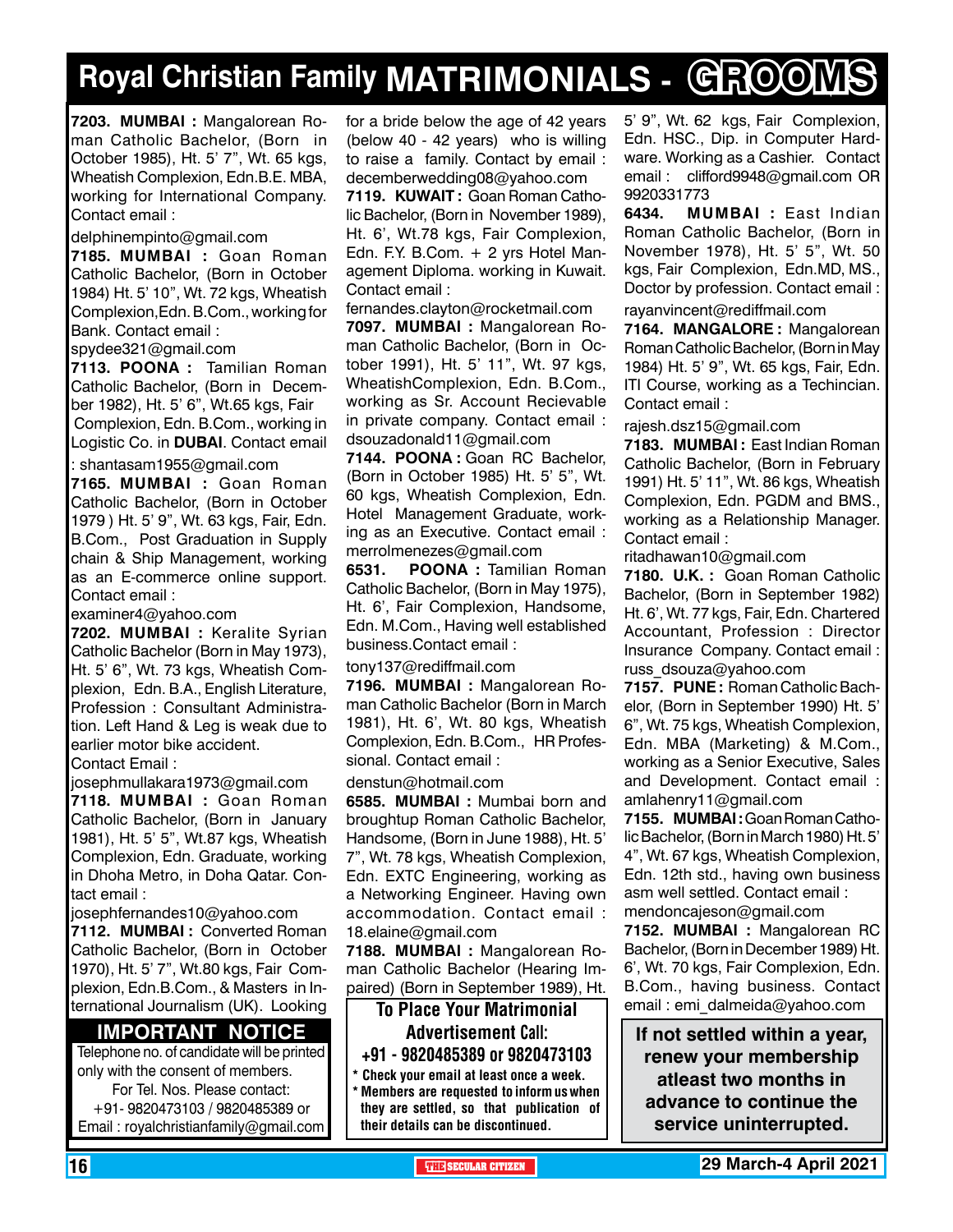# **Royal Christian Family MATRIMONIALS - BRIDES**

**7208. MUMBAI :** Goan Roman Catholic Spinster, (Born in March 1987), Ht. 5' 4", Wt. 78 kgs, Wheatish Complexion, Edn. BE, IT, working as Product Marketing for an e-commerce beauty Company. Contact email : temp123fab@gmail.com

**7199. BANGALORE :** Mangalorean Roman Catholic Spinster, (Born in January 1990), Ht. 5' 2", Wt. 53 kgs, Fair Complexion, Edn. Master's in Mass Communications (NTU, Singalore) working as a Senior Manager of Corporate Communications in **SINGAPORE**. Contact email : mafern.2121@gmail.com

**7128. MUMBAI :** Affluent business family R.C. East Indian Spinster, (Born in 12-04-1988), Ht. 5' 2", very beautiful and pretty. Edn. MS General Surgeon, Doctor by profession. Contact email : drvd2019@gmail.com

**7182. MUMBAI :** Mangalorean Roman Catholic Spinster, (Born in October 1992), Ht. 5' 4", Wt. 72 kgs, Wheatish Complexion, Edn. B.Com., C.A., working as Asst. Manager in TATA Company. Contact : email : matrimonialp27@gmail.com

**6033 ABU-DHABI :** Goan Roman Catholic Spinster, (Born in May 1979 ), Ht. 5' 2", Wt. 58 kgs, Wheatish Complexion, Edn. M.A. Eng., Literature, working as a Copy Editor. Contact email : barretto.lorraine@gmail.com OR 9730454857

**7160. MUMBAI :** Mangalorean Roman Catholic Spinster, (Born in September 1988), Ht. 5' 7", Fair Complexion, Edn. BMS, working as a Senior Merchandiser in a Global Retail Company in Dubai. Contact email : prislobo10@gmail.com

**7064. MUMBAI :** Goan Roman Catholic Spinster, (Born in May 1988), Ht. 5' 2", Wt. 50 kgs, Wheatish Complexion, Edn. MBA, working for Private Company as an Accounts Executive.

**Royal Christian Family Helps In Choosing The Right Life-Partner Serving Since 41 Years** Contact email : cecrc19@gmail.com **7126. U.S.A. :** Mangalorean Roman Catholic Spinster, (Born in January 1992) from Mumbai, Ht. 5' 7", Wt. 60 kgs, Fair Complexion, Edn. B.E. (Computers) from Mumbai, M.S. (Information Systems) from US. Possesses H1B visa and is working as a Technical Analyst with an MNC in USA. Contact email : wilfyjoy1315@gmail.com or call +91 98603 02527 / + 91 9970172527 **7134. MUMBAI :** Goan Roman Catholic Spinster, (Born in April 1992), Ht. 5', Wt. 55 kgs, Wheatish Complexion, Edn. B.Com., working as a Modification and Writer. Contact email : jacklinemascarenhas@gmail.com

**7162 MUMBAI :** Mangalorean Roman Catholic Spinster, (Born in September 1993), Ht. 5'5", Wt. 58 kgs, Wheatish Complexion, Edn. B.A., working as a Secretary. Contact email : t.banze@rediffmail.com

**7131. DUBAI :** Roman Catholic Spinster, (Born in September 1990), Ht. 5' 5", Wt. 60 kgs, Tan Complexion, Edn. T.Y. B.Com., working as a Manager. Contact email :

rebecca.raj06@gmail.com

**7091. MUMBAI :** Mangalorean Roman Catholic Spinster, (Born in March 1990), Ht. 5' 2", Wt. 44 kgs, Wheatish Complexion, Edn. MBA PGDM, working as an Assistant Manager Presales for a multinational firm. Contact email

: priyaquadras@gmail.com **7127. MUMBAI :** Goan R.C. Spinster, (Born in December 1992), Ht. 5' 5", Edn. Ph.D., Student. Contact email : exmi2019@gmail.com

**7094. MUMBAI :** Mangalorean Roman Catholic Spinster, (Born in June 1991), Ht. 5' 3", Wt. 52 kgs, Wheatish Complexion, M.Com., working as a Business Analyst. Contact email :

roschelle256@gmail.com **7120. CANADA :** Goan Roman Catho-

#### **Important Notice**

Telephone no. of candidate will be printed only with the consent of members. For Tel. Nos. Please contact: +91- 9820473103 / 9820485389 or Email : royalchristianfamily@gmail.com

lic Spinster, (Born in April 1986), Ht. 5' 2", Wt. 51 kgs, Wheatish Complexion, Edn. B.Com., University of Toronto, working as a Customer Support for Canida Government. Contact email : joafaria@yahoo.ca

**7092. MANGALORE :** Mangalorean Roman Catholic Spinster, (Born in January 1990), Ht. 5' 4", Wt. 56 kgs, Fair Complexion, Edn. MBA, working as a Talent Acquisition. Contact email : vinishadesouza@gmail.com

**7115. MUMBAI :** Roman Catholic Spinster, (Born in October 1989), Ht. 5', Wt. 50 kgs, Wheatish Complexion, smart and good lookingt, Edn. VIth Std., Non working, homely. Contact Mob: 7021135272

**7090. QATAR :** Mangalorean Roman Catholic Spinster, (Born in July 1988), Ht. 5' 3", Wt. 54 kgs, Wheatish Complexion, Edn. B.Com., worked for Bank in Mumbai, currently working as a H.R. in International School in Qatar. Contact email :

loretta6479@gmail.com

**7095 MUMBAI :** Goan Roman Catholic Spinster, (Born in December 1992), Ht. 5' 3", Wt. 55 kgs, Wheatish Complexion, Edn. M.Com + Import Export Certificate Course, working as a Billing Assistant in Well known Hospital. Contact email :

perpetualdias7@gmail.com

**7093. MUMBAI :** Gujarati Roman Catholic Spinster, (Born in July 1982), Ht. 5' 2", Wt. 50 kgs, Wheatish Complexion, Edn. B.Com., working for Private Bank. Contact email : annie.waghela@gmail.com

**Registered members can publish their ad in all the 50 issues in a year for Rs. 8000 only.**

If you wish to publish your matrimonial classified advertisement in all the 50 issues in a year, you can do so for an amount of Rs. 8000 only.

To Place Your Matrimonial Advertisement Call: +91 - 9820485389 or 9820473103

- Check your email at least once a week.
- Members are requested to inform us when they are settled, so that publication of their details can be discontinued.

**29 March-4 April 2021 THE THE THE SECULAR CITIZEN 17** THE **THEFT ASSESSED ASSESSED ASSESSED ASSESSED ASSESSED ASSESSED ASSESSED ASSESSED ASSESSED ASSESSED ASSESSED ASSESSED ASSESSED ASSESSED ASSESSED ASSESSED ASSE**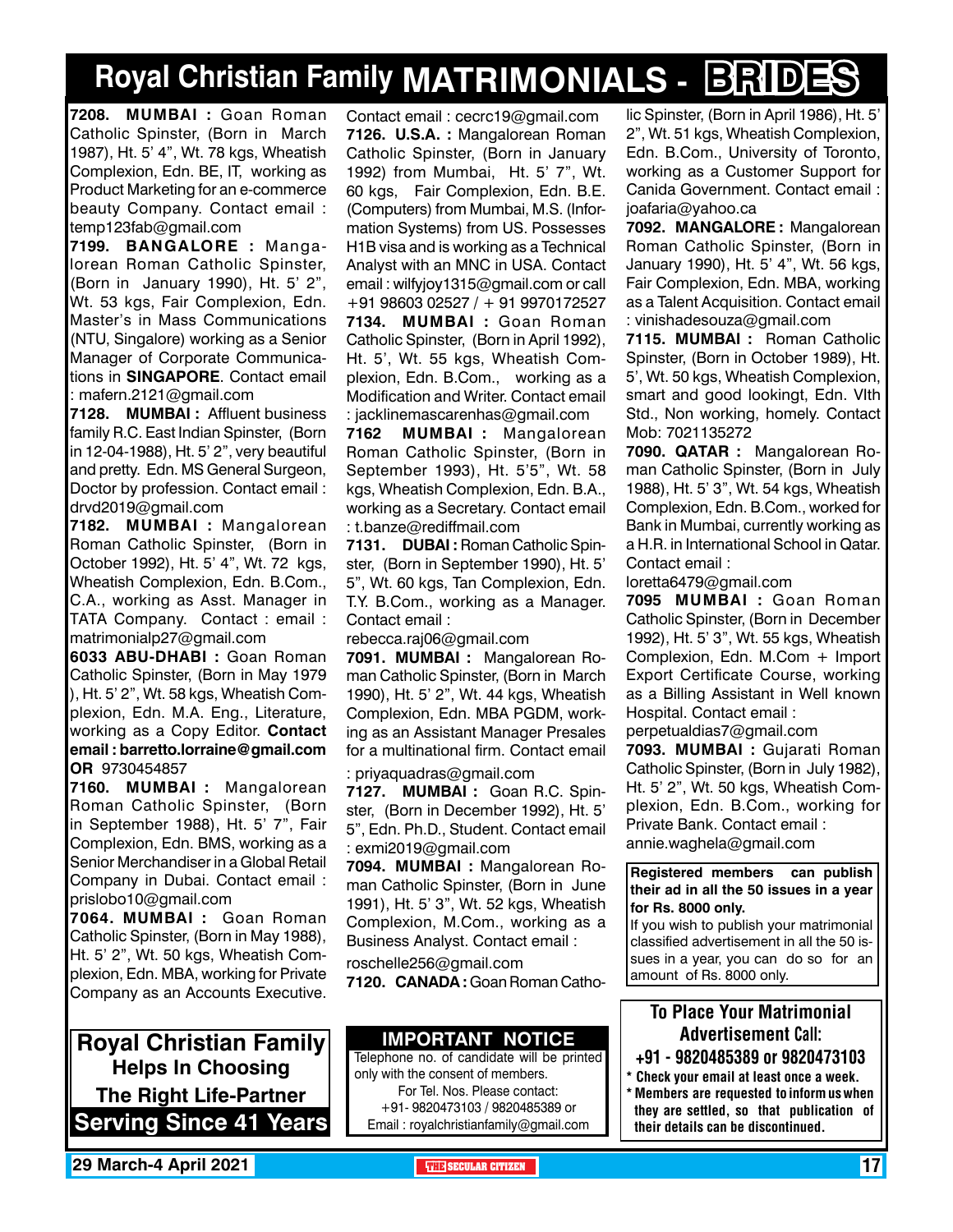

A little sparrow once with zest, Built a small but beautiful nest. She thought it was sound and strong, And did not even guess anything would go wrong.

But one day, down poured the rain, And her efforts went in vain. Her dreams were destroyed and so was her nest, She did not know what to do next.

She was hurt by the fury of nature, But decided to take a step towards the future. She built another nest, With equal hope and zest.

Her first nest was good, But in its place now stood A more beautiful home, That was built not with twigs but with hope.

*— C.K. Subramaniam*

## Ad. Rates for Thanksgiving

| <b>Colour</b>                                                                                                          | <b>B/W</b>     |  |  |
|------------------------------------------------------------------------------------------------------------------------|----------------|--|--|
| <b>Rs. 800</b>                                                                                                         | <b>Rs. 500</b> |  |  |
| i.e. 15 words $+$ 1 block(1 photo of saint)                                                                            |                |  |  |
| <b>Rs. 400</b>                                                                                                         | <b>Rs. 300</b> |  |  |
| <b>Rs. 1000</b>                                                                                                        | <b>Rs. 700</b> |  |  |
| <b>Rs. 1000</b>                                                                                                        | <b>Rs. 700</b> |  |  |
| Contact: Tel.: +91 - 9820485389, 9820473103<br>THE SECULAR CITIZEN,<br>99, Perin Nariman Street, Fort, Mumbai - 400001 |                |  |  |
|                                                                                                                        |                |  |  |

## **Save Sparrow Thus spoke that 'Lotus'!**

As I was walking in a park slowly, I reached a pond and saw in it a lotus; And started admiring its beauty! Then that lotus spoke to me thus :

Welcome friend, you who admire my beauty, I have bloomed here in purity, In the waters of God's mercy, So I proclaim His endless bounty!

He has made me bloom here, I am India's "National Flower!" I reflect His beauty and fragrant radiance, Attract and direct all to His presence!

I rise above the mire, tho' in it I was born, Reject its filth, make way to other flowers; Together we grow and take turns - To tell all, "In Him we have grown!"

Tho' born in water, it doesn't sink me, I rise above it, and always shine; If it falls upon me, I push it down - For, natural oil of grace is upon me!

Often you too become the centre of attraction, But in God's heart you must remain! Like letting water fall down, all evil forsake - Then He will protect you for His own sake!

When the water rises up, I raise myself, When the water goes down, I too go down; I turn to the Sun and joyously smile to myself - As the Sun moves, I turn in that direction!

You too will have ups and downs, Yet, remain firm, unaffected and free; Look up to Him for strength and grace Live and move with Him and be free!

*—Sr. Marie Ange B.S. Bethany Convent*





Thanks to Divine Mercy, Our Lady of Vailankani, Our Lady of Perpetual Succor and St. Anthony *—Ms Mercy Pereira, Thane*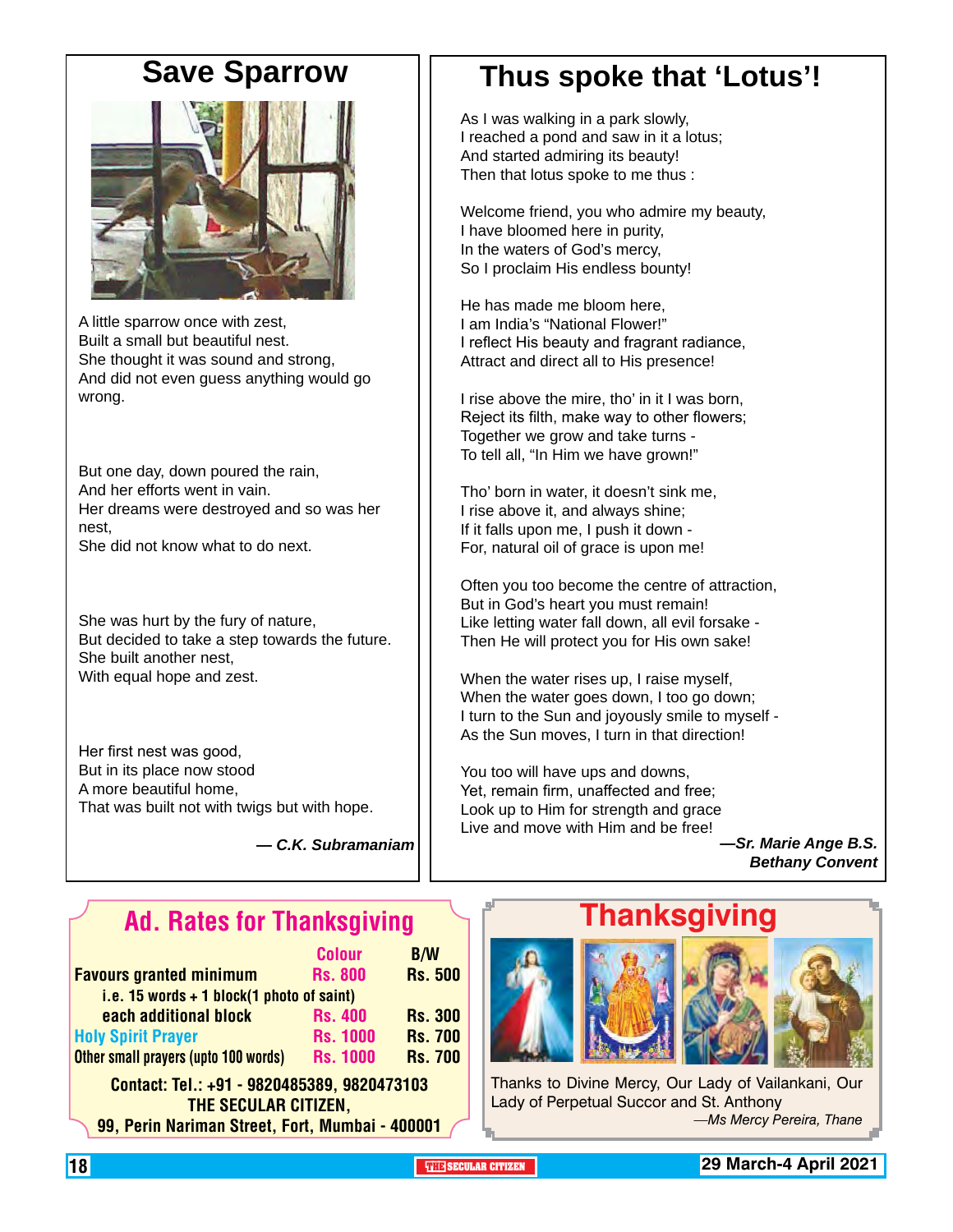# **Easter: The Greatest Christian Festival**

**EASTER EXECUTE ASSET CONCRETE ASSET AND THE US OF SACRIFICIAL SET AND AND HAD by his suffering and sacrifice re-**I tion promised by Jesus. Christ is truly God, the Messiah who deemed the world and conquered death, giving us his victory.

For over two thousand years, Easter and Roman Catholic hegemony has been the focusing subject of Christian history, dominating all other faiths across nations in a quest to bring about change in visions, and belief.

Saint Augustine wrote, "Faith maintains this principle and we should believe it: Neither the soul nor the human body suffers complete annihilation; the wicked rise again for punishment…while the good rise again for

everlasting life. (De Doctrina Christians 1,21).

Easter Sunday of the Resurrection of the Lord gives every human being the gift of everlasting life. The true mis-

sive of Easter is that almighty BY MELVYN BRO God lives.

## Subscriptions for **RENEW SECULAR CITIZEN**<br>Renewal as well as New, can be

sent through Bank Fund Transfer to any one of the following banks:

Bank: HDFC Bank Branch : CST - Mumbai VT Account Name: The Secular Citizen Current Account No. 03552000006744 ISFC code: HDFC0000355 or Bank: Citizen Credit Co-op Bank Ltd., Branch : Colaba, Mumbai Account Name: The Secular Citizen CurentAccountNo. 2090031000000489 ISFC code: CCBL0209003

Please inform us through email: secular@sezariworld.com or through phone: 9820485389 after transferring the same. "Anyone who even begins to grasp what this means also knows what it means to be redeemed". (Pope Emeritus Benedict XVI).

We marvel at the words of Saint Paul in his First letter to Corinthians: Our present perishable nature must put on imperishability and the mortal nature must put on immortality. (1 Cor. 15:53).

Christ rose from the dead Not as a man, but as God. The Resurrection is the greatest gift to the Christian faith, without it Christianity would have been one of the many religions in the world with the single aim like all the rest to save souls.

> Jesus stood in chains during his passion, before the Sandhedrin waiting for their decision, when two false witnesses came forward and declared "This man said, I am able to destroy the temple of God and rebuild it in three days." (Mat.26:61).

This was the moment when the grain had to die for the Resurrection. This was the hour when the seed for salvation and redemption had been sown. The Lamb of God was being prepared for the time to win over death and gain victory for all mankind if they believed.

Even in a society as "self-conscious" about its respect for other people Easter has carried a simple truth: that God came down to earth as man, conquered all sin, and paved the way for mankind's redemption, if only they believe in Him.

Easter openly reveals the Son of God to be God himself. No sage, saint or prophet could go beyond the threshold of death and return. Christ did, through His resurrection at Easter. Christ kept his word as he mentioned earlier in his ministry; rebuilding the temple in three days.

Jesus rose from the dead; Not as a man, but as God. A window to forgiveness opened, salvation was now available to those who trust in Him. Easter was, is and always will be for God's greater glory.

The Church is optimistic and does not force conversion, nor does it condemn others who refuse to listen or to change. It has moved down the centuries as an everlasting festival in celebration of the power and Glory of God in the miracle of Easter. Easter is the door to heaven.

Above all, Easter is God's love for mankind. Consider the faith we live in, cherish, believe and have: the history, heritage, and the trust. We plead for sins of others. We weep for the false doctrines taught to innocent men, women and children.

Each time, with faith and trust in our Lord, Creator and Master we turn our cheek to those who take our silence for weakness. They have come to the point of destroying each other in their own views of faith and belief.

God is just. He will save anyone who believes in his own religion, provided he has not heard of Christ and the Christian faith.

Christ gives His maximum love for those innocents who live in a sinful world. Two thousand years ago men heard the Word and understood and changed; kept changing at the risk of losing the sense of stability in their lives, their families peace and their fortunes – the apostles of that era did not expect to find 'specimens' like we have today.

The fact remains that the savior is God, redeemer, friend and father to those who turn to him. Easter is the essence of God's glory.